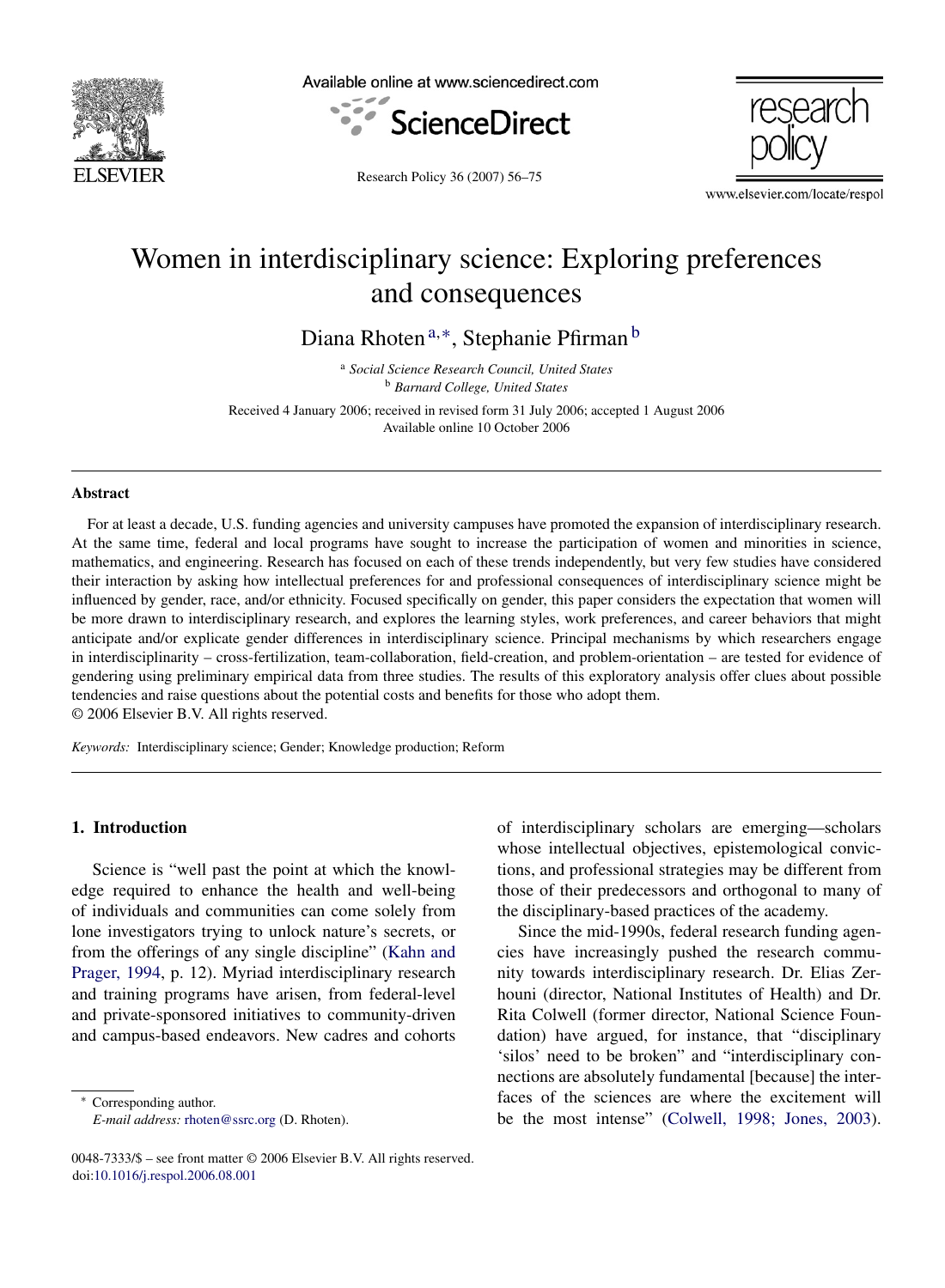Of the \$ 4.11 billion that the NSF requested from Congress for research and related activities in 2004, \$ 765 million – a  $16.5\%$  increase over  $2003$  – was earmarked for four priority areas, all of which were designated as interdisciplinary. These priority areas include: Biocomplexity in the Environment, Information Technology Research, Nanoscale Science and Engineering, and Human and Social Dynamics ([National Science](#page-18-0) [Foundation, 2003a;](#page-18-0) [Society for Industrial and Applied](#page-19-0) [Mathematics, 2003\).](#page-19-0) Likewise, NIH budgeted \$130 million in fiscal year 2004 to support the new NIH Road Map, which stresses the establishment of interdisciplinary programs, centers, and conferences. The agency expects to spend more than \$ 2.1 billion over the program's 5-year lifetime ([Morrisey, 2003\).](#page-18-0) Private dollars are also being poured into interdisciplinary endeavors at unprecedented levels. In April 2003, the W.M. Keck Foundation underwrote a \$ 40 million, 15-year grant to the U.S. National Academies to "stimulate new modes of inquiry and break down the conceptual and institutional barriers to interdisciplinary research" ([National](#page-18-0) [Research Council, 2003\).](#page-18-0) Similarly, the new Janelia Farm Research Campus, funded by the Howard Hughes Medical Institute to the tune of \$ 500 million, will focus on "collaborative research that calls for the development and interdisciplinary application of cutting-edge technological tools [with] originality, creativity and a high degree of scientific risk-taking" ([Howard Hughes](#page-17-0) [Medical Institute, 2004\).](#page-17-0)

Despite this context of increasing enthusiasm for interdisciplinarity, little is known about *which* students and scientists align with interdisciplinary education and research, *why*, and at *what* cost or benefit to themselves and their institutions. We view this paper as an introductory step toward understanding preferences for, and consequences of, interdisciplinary versus disciplinary science, with the goal being to stimulate more deliberate research on this topic. This paper is exploratory, and the empirical data brought to the table are slight. But, it is a jumping off point to an important science practice and policy discussion.

To start this article focuses specifically on the intersection of women and interdisciplinary science. We begin here partly out of our own observations, but primarily in response to others' propositions and expectations that there *is* – or that there naturally *will be* or that there necessarily *should be* – a tendency for women to be attracted to interdisciplinary science. For example, current reform efforts to attract women to science courses and careers often direct administrators, teachers, and researchers to: rely more on integrative methods, provide cooperative learning and working environments, use less-competitive models of teaching and more flexible models of tenure, frame science in its social context, present practical applications along with theoretical motivations from the outset, and undertake problems with a "holistic, global scope" [\(Henes et al.,](#page-17-0) [1995; Jamieson, 2001; Margolis et al., 2000; National](#page-17-0) [Science Foundation, 2003b; Rosser, 1995\).](#page-17-0)

Our intent is to explore these arguments and assumptions about learning styles, work preferences, and career behaviors as a basis for understanding whether and why there might be real and/or perceived gender differences and preferences related to interdisciplinary science. Of course, over-generalizing and over-essentializing differences between women and men is a common pitfall, and one we do not wish to stumble into here by arguing for generic categories. Although we focus here on women, we believe that the arguments we propose may, in some cases, also resonate with men and minority groups. Using gender as a lens, the purpose is to develop an awareness how intrapersonal, interpersonal, and socio-structural factors may contribute to decisions about interdisciplinary research and how such actions might then affect individual careers and institutional strategies. We hope that this paper will stimulate a discussion of both individual and group differences as an aspect of thinking about choosing – or not choosing – an interdisciplinary research program or career.

The article begins by defining different facets of interdisciplinary activity and briefly examining the literature on women and science as related to these facets. The discussion is then grounded in early empirical data culled from three studies on interdisciplinary research practices and programs, two of which were conducted by Rhoten. After exploring these data for evidence of gendering, the focus then turns to some potential benefits and costs of choosing an interdisciplinary path. Finally, as this article is meant to be more provocative than conclusive, it closes by calling for a research design that can examine scientist and student choices around interdisciplinarity versus disciplinarity on the basis of gender but also other group characteristics (e.g., race and ethnicity, cohort, original discipline) as well as further interrogate whether, why, and at what consequence shifts in knowledge production and changes in science demographics are connected.

#### **2. Literature review**

# *2.1. Interdisciplinary science: definitions from the literature*

Across the literature, the term "interdisciplinary" is used to refer to continuum of possible meanings and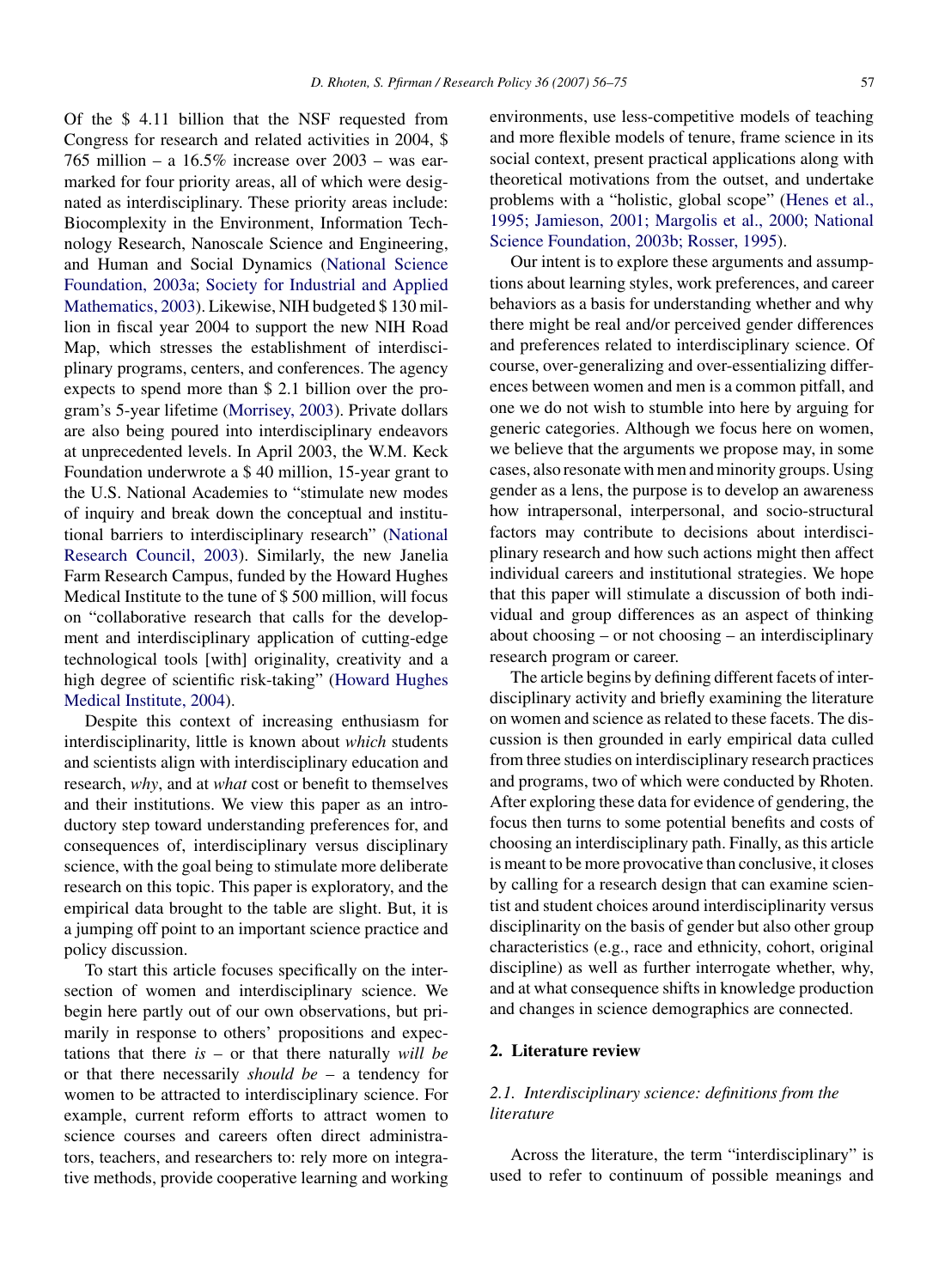activities ranging from an individual's orientation toward knowledge acquisition to a system-wide shift in knowledge production, with intermediate and variant notions in between. Underlying these diverse definitions, however, we have found a shared kernel of understanding: interdisciplinary refers to the integration or synthesis of two or more disparate disciplines, bodies of knowledge, or modes of thinking to produce a meaning, explanation, or product that is more extensive and powerful than its constituent parts [\(Boix-Mansilla and Gardner, 2003;](#page-16-0) [Klein, 1996; Kocklemans, 1979; Hackett and Rhoten,](#page-16-0) [2006; Weingart and Stehr, 2000\).](#page-16-0) Moreover, underpinning its various expressions, we have identified four fundamental categories or mechanisms of interdisciplinary activity: *cross-fertilization*, *team-collaboration*, *fieldcreation*, and *problem-orientation*. These categories are not meant to suggest a progression in quality or complexity as the earlier categories are neither a prerequisite to nor a guarantor of the latter. By focusing on the four categories of interdisciplinary activity, we can ground our analysis in a common language and anchor it in observable actions.

First, the process of interdisciplinary integration can be undertaken by an individual scientist whereby s/he single-handedly knits together tools, concepts, data, methods, or results from different fields or disciplines ([Frost and Jean, 2003; Klein, 1996; Lattuca, 2003\).](#page-17-0) A common task for those who pursue this type of self-contained interdisciplinarity involves being able to identify the contribution of one's own discipline to a problem and then locate and integrate the necessary tools – conceptual schemes, theories, or methods – from other disciplines to properly fill the gap and successfully advance the question [\(Hansson, 1999\).](#page-17-0) This type of *cross-fertilization* requires the ability to process the ways of thought and the language of other fields as well as establish the connections between them.

Second, in close proximity to the first approach, is the notion that interdisciplinarity involves multiple researchers with mastery in their distinct fields or disciplines, working collectively as a network or team of individuals to trade and exchange tools, concepts, ideas, data, methods, or results around a common project [\(Palmer,](#page-18-0) [1999; Rhoten, 2003\).](#page-18-0) From this perspective, interdisciplinarity can be seen as a vehicle by which a set of purposeful arrangements and sense of community are established to iterate ideas with others through the course of work, thereby transforming the structure of scientific practice from autonomous, hierarchical, and competitive to interactive, horizontal, and cooperative ([Gibbons et](#page-17-0) [al., 1994; Hansson, 1999\).](#page-17-0) Distinct from the communal patterns of communication and sharing in science that

Robert Merton described decades ago ([Merton, 1973\),](#page-18-0) interdisciplinary *team-collaboration* involves the merging of expertise, credibility, resources, and symbolic and social capital [\(Katz and Martin, 1997; Maienschein,](#page-17-0) [1993\).](#page-17-0)

As a third category of activity, interdisciplinarity seeks to shift epistemic domains, enabling individuals to work at the cross-roads of well-trodden paths or break whole new ground. In this sense, interdisciplinarity is viewed as a "challenge to the limitations or premises of the prevailing organization of knowledge or its representation in an institutionally recognized form" [\(Salter and](#page-18-0) [Hearn, 1996,](#page-18-0) p. 43), and is often discussed in terms of *field-creation* and the creation of new spheres of inquiry at the intersection of existing disciplines – *aka* interdisciplines ([Bird, 2001; Rheinberger, 1997\).](#page-16-0) In these new interdisciplines, the peer group – sometimes referred to as an "invisible college" [\(Crane, 1972\)](#page-16-0) – is often small, dispersed, has fewer influential colleagues, and is often without clear status structures, divisions of labor, or gatekeepers among them [\(Klein, 1990\).](#page-17-0) This compares to a discipline, where formalized "tribes" ([Becher, 1989\)](#page-16-0) are organized around a recognized corpus of knowledge with consensus on future research directions, established communication systems, socialization processes, and professional resources ([Bechtel, 1986\).](#page-16-0)

Fourth and finally, interdisciplinarity is often used to denote implicitly or explicitly the application of multiple disciplines and sectors to societal concerns, which may require not only an intellectual answer but perhaps a policy action or technological strategy. In this regard, interdisciplinarity is often imputed with the purpose of addressing socially relevant "real-world" problems whose solutions are beyond the scope of a single discipline or area of research practice ([National Research](#page-18-0) [Council, 2004\).](#page-18-0) The rising tide of "applied" and "useinspired" research along with the current push of technology has made interdisciplinary "problem-solving" a new focus of knowledge production for academic as well as extra-academic science [\(Klein, 2000\).](#page-17-0) This problemorientation has been furthered by new accountability measures of the Government Performance and Results Act (GPRA), which require that all NSF research proposals be evaluated both in terms of "intellectual merit" and "broader impacts". However, these trends come in an environment that does not always value equally the assets of "applied" scholarship with a *problem-orientation*. As Jonathan Cole among others has argued, traditionally there has been a "fairly clear hierarchy of value associated with scientific work" within academia, ranging from the theoretical to the experimental to the technological and the applied [\(Cole, 2000\).](#page-16-0)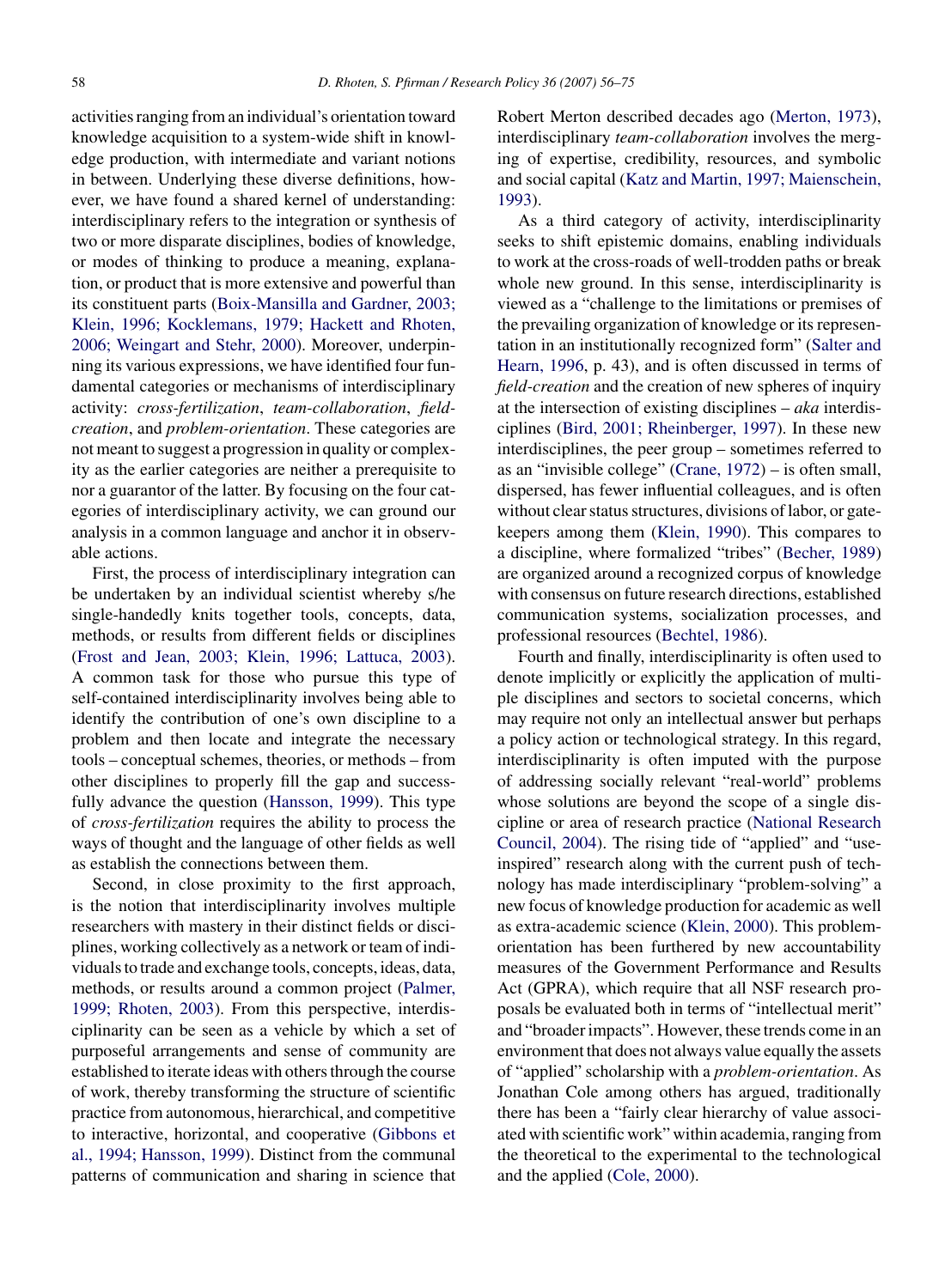# *2.2. Women and interdisciplinary science: suggestions from the literature*

In an effort to understand whether and why there might be a gendering of interdisciplinary science, we reviewed the literature from various disciplines and schools of thought for insights on gender-based learning styles, work preferences, and career behaviors.

With respect to *cross-fertilization*, it has been argued in some cognitive psychology circles that whereas men tend to look for abstract and theoretical arguments, dissociating it from any distracting information, women are more apt to see and make connections between ideas and the larger context [\(Halpern, 2000; Kimura, 1999, 2004;](#page-17-0) [Moir and Jessel, 1992\).](#page-17-0) According to a recent study, while male and females brains have equivalent potential on broad measures of cognitive ability, there are genderbased differences in the neuroanatomical structure of human brains such that women's brains have more white matter (nearly 10 times that of men) and men's more gray matter (approximately 6.5 that of women). Whereas gray matter represents information processing centers in the brain, white matter represents the networking of – or connections between – these processing centers [\(Haier](#page-17-0) [et al., 2005; Science Daily, 2005\).](#page-17-0) Based on such scientific studies as well as popular myths ([Hales, 1999;](#page-17-0) [Moir and Jessel, 1992; Sax, 2005\),](#page-17-0) it is often argued that women are more oriented toward and better at assimilating diverse forms of information whereas men prefer to isolate explanations and excel in tasks requiring more local processing [\(Wyer et al., 2001\).](#page-19-0)

Although essentialist neurobiological explanations about male and female thinking and learning styles are highly controversial, scholars of feminist science studies have long theorized that women can know the world in ways not available to men because they are less bound to the norms of science [\(Harding, 1986\).](#page-17-0) The modern scientific method and most modern disciplines are based on masculine epistemology and knowledge which emphasize the principles of objective rationality, reductive explanation, and dichotomous partitioning between the social and natural worlds. In contrast, a feminist epistemology is centered on the notions of affectual rationality, inter-connectedness, and holism, thus allowing for a multiplicity of ideas and truths (see, for example, [Benston, 1982; Fehr, 2004; Haraway, 1997; Keller, 1985;](#page-16-0) [Rose, 1986\).](#page-16-0) As Wyer states: "Bring[ing] the strengths of interdisciplinarity perspectives to the examination of disciplinary content is a touchstone for feminist scholars of all stripes" [\(Wyer, 2001,](#page-19-0) p. 77).

As far as practicing interdisciplinary *teamcollaboration*, it has been argued in some of the psychology of gender literature that females are more likely to be inclined toward group work and that males are more apt to prefer independent work [\(Hayes, 2001;](#page-17-0) [Keashly, 1994; Seymour and Hewitt, 1997\).](#page-17-0) However, analyses of patterns and rates of scientific collaboration from the science studies literature do not reveal female scientists as necessarily more collaborative than their male colleagues. In fact, earlier studies suggest that female scientists previously tended toward fewer collaborators than men ([Cameron, 1978; Cole and Zuckerman,](#page-16-0) [1984; Fox, 1991; Scott, 1990\),](#page-16-0) and contemporary analyses find female scientists to average as many, but not more, collaborators than men [\(Corley, 2005; McDowell](#page-16-0) [et al., 2006\).](#page-16-0) The most common explanation for these findings is that, while women may be more inclined toward scientific collaboration, they are also likely to be more marginalized within the culture and structure of traditional science. As a result, and perhaps despite work-style preferences, women tend to be more limited in their access to formal and, particularly, informal networks, resources, and opportunities that often foster team-collaboration [\(Cole, 1981; Corley and Gaughan,](#page-16-0) 2005; Fox, 2001; Mählck, 2001).

There is a growing body of research within the gender and science literature which suggests that female scientists are as invested as their male counterparts in the epistemological rules of science and in the goal of discovery [\(Subotnik and Arnold, 1995; Sonnert and](#page-19-0) [Holton, 1995a\).](#page-19-0) This research also suggests, however, that female scientists may not be (or want to be) as committed to the traditional social rules of science and style of interaction [\(Max, 1982; Rolin, 2002; Schiebinger,](#page-18-0) [1999; Zuckerman, 1991\).](#page-18-0) Thus, as common as it is to hear about the risks inherent in interdisciplinary *fieldcreation*, women may be attracted to participation in a new interdiscipline, particularly at early stages of field development. Various studies concerned specifically with male–female career performance differences suggest that females are inclined to be more cautious in their work than males because they fear "being shot down" [\(Etzkowitz et al., 2000\),](#page-17-0) "being wrong" [\(Seymour](#page-18-0) [and Hewitt, 1997\),](#page-18-0) or "shooting from the hip" [\(Sonnert](#page-19-0) [and Holton, 1995a; Rier, 2003,](#page-19-0) pp. 273–274). Similarly, [Barinaga \(1993\)](#page-16-0) and [Sonnert and Holton \(1995b\)](#page-19-0) provide evidence that women are less interested than males in seeking the exposure and recognition that accrues from high profile publications or positions. Such real and/or perceived differences in behavior might be explained by inherently distinct male–female work-style preferences, or by the fact that current modes of scientific practice and reward put women into unequally competitive positions ([Kemelgor and Etzkowitz, 2001\)](#page-17-0) and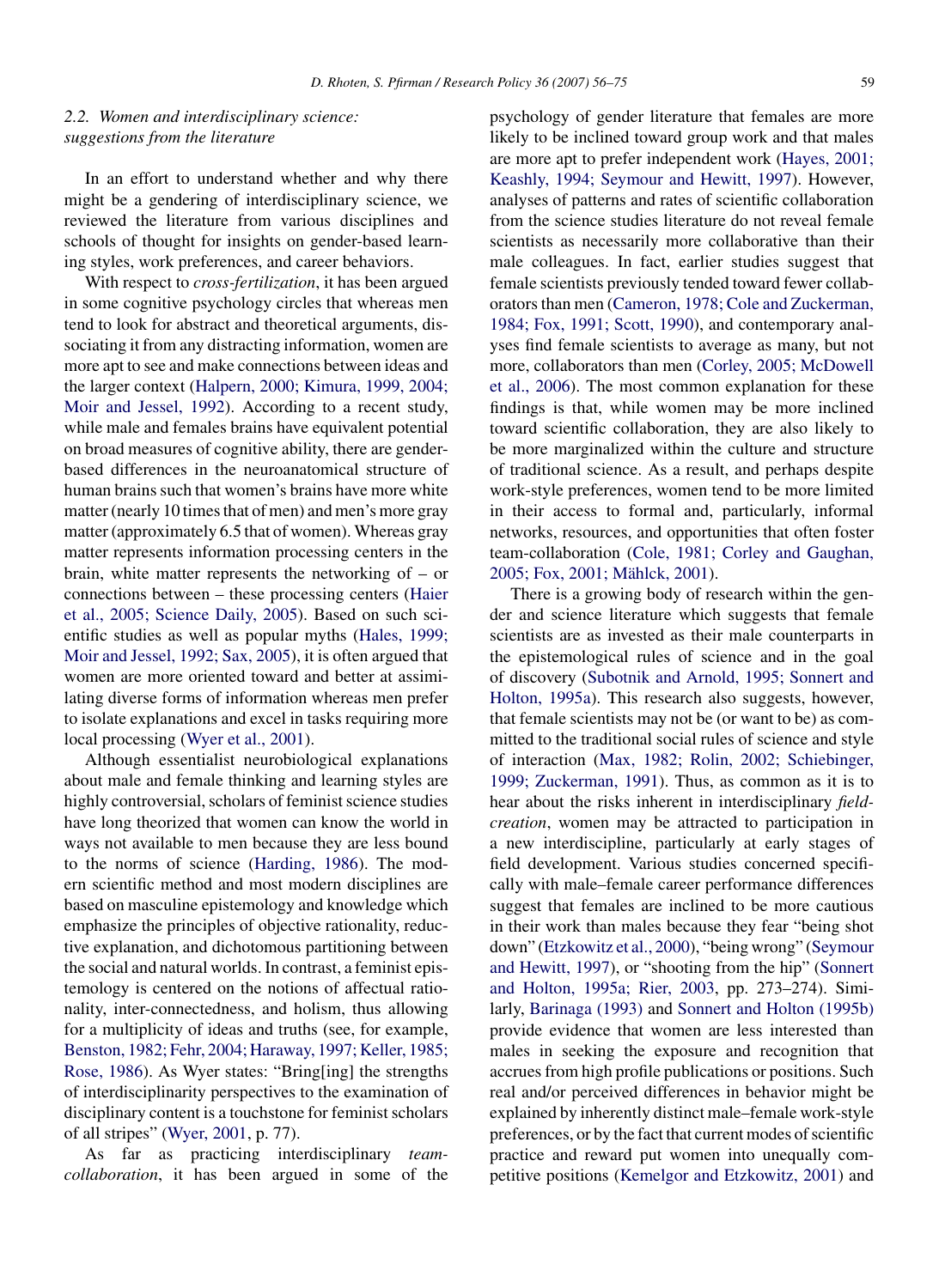into conflicting role expectations [\(Rolin, 2002\).](#page-18-0) Unfortunately, competitive deportment is demanded from and expected in some of the more traditional and wellestablished scientific fields [\(Bird, 2001; Boxer, 2000;](#page-16-0) [Max, 1982; Traweek, 1988\).](#page-16-0) This may explain why some women (and men) – particularly those making early stage career decisions – choose to specialize in comparatively "un-crowded" and "niche" domains where it could be seen as easier to exercise a sense of autonomy and control [\(Bird, 2001; Fox, 1999; Sonnert and Holton, 1995a\).](#page-16-0)

As stated earlier, interdisciplinary research is also often positioned as having a *problem-orientation* toward "real life" questions confronting society [\(Hansson, 1999;](#page-17-0) [Roy, 1979\).](#page-17-0) Within the psychology literature, there is much data documenting consistent differences in the kinds of activities that appeal to men and women in their idealized jobs and careers (e.g., Häußler and Hoffmann, [1998; Lippa, 1998; Cejka and Eagly, 1999\).](#page-17-0) For example, there is an average difference between women and men of about 1 S.D. in the desire to work with "people" (women) versus "things" (men) [\(Pinker, 2005\).](#page-18-0) The occupations that fit best with the "people" end of the continuum could be considered "problem-oriented" in their focus (e.g., medical practitioner, social worker, lawyer), whereas the occupations that fit best with the "things" end are more concerned with fundamental theory, experimentation and/or computation (e.g., physicist, chemist, mathematician).

Without being as biologically deterministic, the literature from science studies claims that feminist research is often rooted in "[w]omen's concerns about what is wrong with society, such as violence, poverty, sexual abuse, and the misuse of power over people and resources... in contrast to conventional [male] scientific motivations, such as the accrual of knowledge for its own sake, the advancement of capitalism, or personal ambition" ([Spanier,](#page-19-0) [1995,](#page-19-0) p. 41 in [Roy, 2004,](#page-18-0) p. 263; see also, [Harding,](#page-17-0) [2001; Keller, 1985; Shiva, 1989\).](#page-17-0) These gender-based preferences have consequences not only for whether the two sexes go into science but for which branch of science they select and what problems they choose to research. It is already well-known, for example, that law, medicine, and social science disciplines which seek to advance knowledge oriented toward the community and are applicable to meeting human needs tend to attract more women (and minorities) than do theoretically oriented fields in the biological, physical or engineering sciences [\(Ibarra, 2001\).](#page-17-0) With this in mind, faculty have been exhorted to introduce more real-world problems into science classes as a way to attract and retain women and minorities [\(National Council for Research on Women,](#page-18-0) [2001; National Research Council, 1995\).](#page-18-0)

# *2.3. The gendering of interdisciplinarity: questions from the literature*

Combining our four categorical definitions of interdisciplinary activity with the theoretical suggestions for why a gendering of interdisciplinarity might be expected, four central questions emerge:

- *Cross-fertilization*. As compared to male scientists, are female scientists more likely to want to adapt tools, concepts, data, methods, or results from different fields and/or disciplines?
- *Team-collaboration*. As compared to male scientists, are female scientists more likely to want to collaborate in teams or networks that seek to exchange and/or create tools, concepts, data, methods, or results across different fields and/or disciplines?
- *Field-creation*. Are female scientists more likely than male scientists to want to engage research in domains that sit at the intersection of or the edges of multiple fields and/or disciplines?
- *Problem-orientation*. Are female scientists more likely than male scientists to want to engage topics that not only draw on multiple fields and/or disciplines but also serve multiple stakeholders and broader missions outside of academe?

Below, using what limited empirical data there are from some of our own work as well as that of others, we examine each of these questions for evidence and explanations of gendering in interdisciplinary science. Note that we include the phrase "want to" in each of the questions above to distinguish between preference and performance. Because of the strong disciplinary bias that exists within the university, while women may be motivated in one direction, that desire may be suppressed in their attempt to conform to the norms of academia.

## **3. Data sources**

The ensuing discussion is based on data from one secondary source and two primary sources: a survey conducted by Evaluation Associates in the United Kingdom as well as two multi-method studies conducted by Rhoten and by Rhoten and Hackett in the United States. These data are very slight but, as some of the only available empirical data measuring participation in interdisciplinary science, they represent a critical first step toward addressing the questions above. Answering these questions more fully and with greater confidence will require the testing and augmentation of these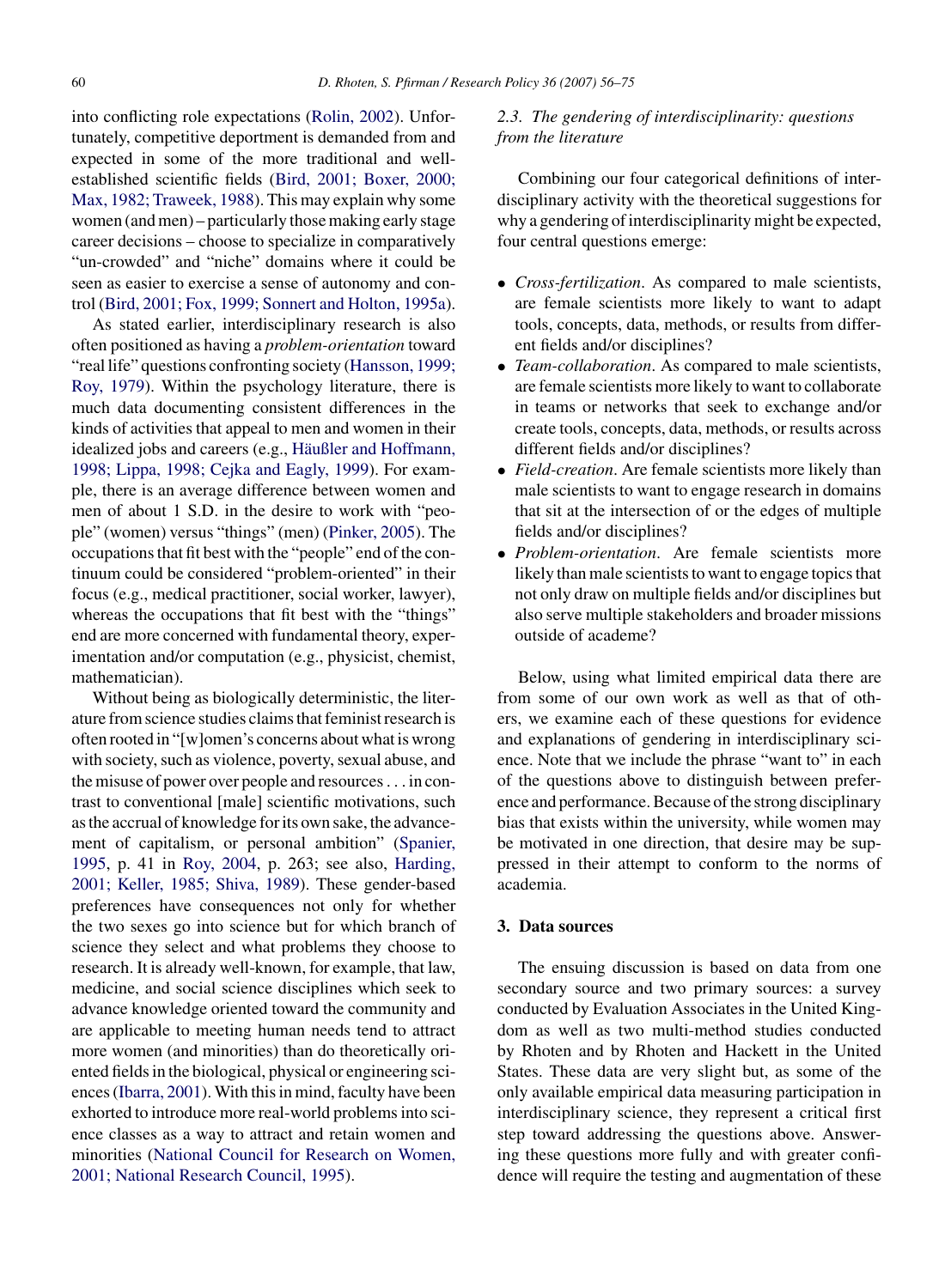limited data with further evidence from other analyses and assessments.

We acknowledge three weaknesses upfront in interpreting these data. First, in both the Rhoten study and the Rhoten and Hackett study, just over 40% of the analytic sample is comprised of (post-)graduate students. Moreover, in both cases, the relationship between "rank" and "enrollment" is the inverse for males and females, with the bulk of the female population clustered in (post-) graduate student positions and more of the male population clustered in senior faculty posts. Thus, there is a generational cohort effect to consider in our data ([Xie and](#page-19-0) [Shauman, 1998\),](#page-19-0) especially in light of the strong disciplinary orientation of academia which imposes varying effects at different career stages in the scientific lifecourse (see, for example, [Pfirman et al., 2005a,b\).](#page-18-0) Second, our analysis may be picking up on certain temporal effects. For example, the current high profile attention to interdisciplinarity and the recent birth of new interdisciplines may have a particularly strong and positive signaling effect for interdisciplinarity, thus momentarily exaggerating rates of interdisciplinary participation among scientists and especially students. Third, these studies were not initially designed to examine the role of gender in the pursuit of interdisciplinary science. Thus, the data make it difficult to discern between the effects of individual attributes, group characteristics, and socio-structural conditions (or their interactions) on gender-based differences in thinking, learning, and working.

# *3.1. Interdisciplinary research and the research assessment exercise (evaluation associates)*

Commissioned by the U.K. Research Councils and the Higher Education Funding Bodies, Evaluation Associates Ltd. conducted a study focused on the assessment of interdisciplinary research in higher education institutions of the United Kingdom. As part of this study, Evaluation Associates mail-surveyed 10,992 researchers, including an estimated 2200 heads of departments in summer 1998. This population of researchers was limited to those affiliated with higher education institutions that had been previously involved in an earlier Research Assessment Exercise (1996). This yielded 3254 surveys. To ensure adequate coverage of all subjects, a short questionnaire was mailed to a new 'booster' sample of 5330 researchers in autumn 1998. This yielded another 2251 surveys, resulting in a total researcher response rate researchers of 37% (*n* = 5505). The survey posed a series of questions related to, for example, time allocated to interdisciplinary research, modes of interdisciplinary engagement (e.g., individual versus team projects), and patterns of disciplinary and interdisciplinary citation.

## *3.2. A multi-method analysis of the social and technical conditions for interdisciplinary collaboration (Rhoten)*

Data for this study were collected in a sample of interdisciplinary research centers between January 2002 and June 2003.<sup>1</sup> These centers were selected using both purposive and convenience sampling methods from the population of interdisciplinary centers funded under the NSF Environmental Research and Education portfolio. All of the centers in our sample had been assembled for the express purpose of conducting interdisciplinary research and research training, but differed on the basis of organizational size, age, type, structure, and format; disciplinary diversity and distance; and, researcher composition. Rhoten's investigation of these centers combined techniques of social network analysis with those of ethnographic fieldwork. Relevant data on researcher attributes, actions, and interactions were gathered in a three-part survey with the population of researchers in each center by means of census (mean response rate = 73%). Additional individual, relational, and organizational data were collected via site visits and systematic interviews  $(n = 81$  interviews). The population across these five centers totals 315 researchers, including tenured/tenure track faculty (39%), postgraduate and graduate students (43%), non-tenure track scientists (17%), and "other" (1%). Women represent 26% of the total population across all centers, and 13% of all tenured/tenure track faculty, 57% of the (post-)graduate students, and 27% of the non-tenure track scientists.

# *3.3. Integrative, interdisciplinary graduate education: new concepts for assessment (Rhoten and Hackett)*

This larger NSF-funded study still underway is designed to explore the fundamental intellectual, social, and cultural workings and outcomes of Integrative Graduate Education and Research Training programs (IGERT). In 1997, the National Science Foundation implemented the IGERT initiative to meet the challenges of preparing Ph.D. scientists and engineers with

<sup>1</sup> Because of the very different research structure of one center in the sample, only five of the six centers are analytically comparable for our purposes here.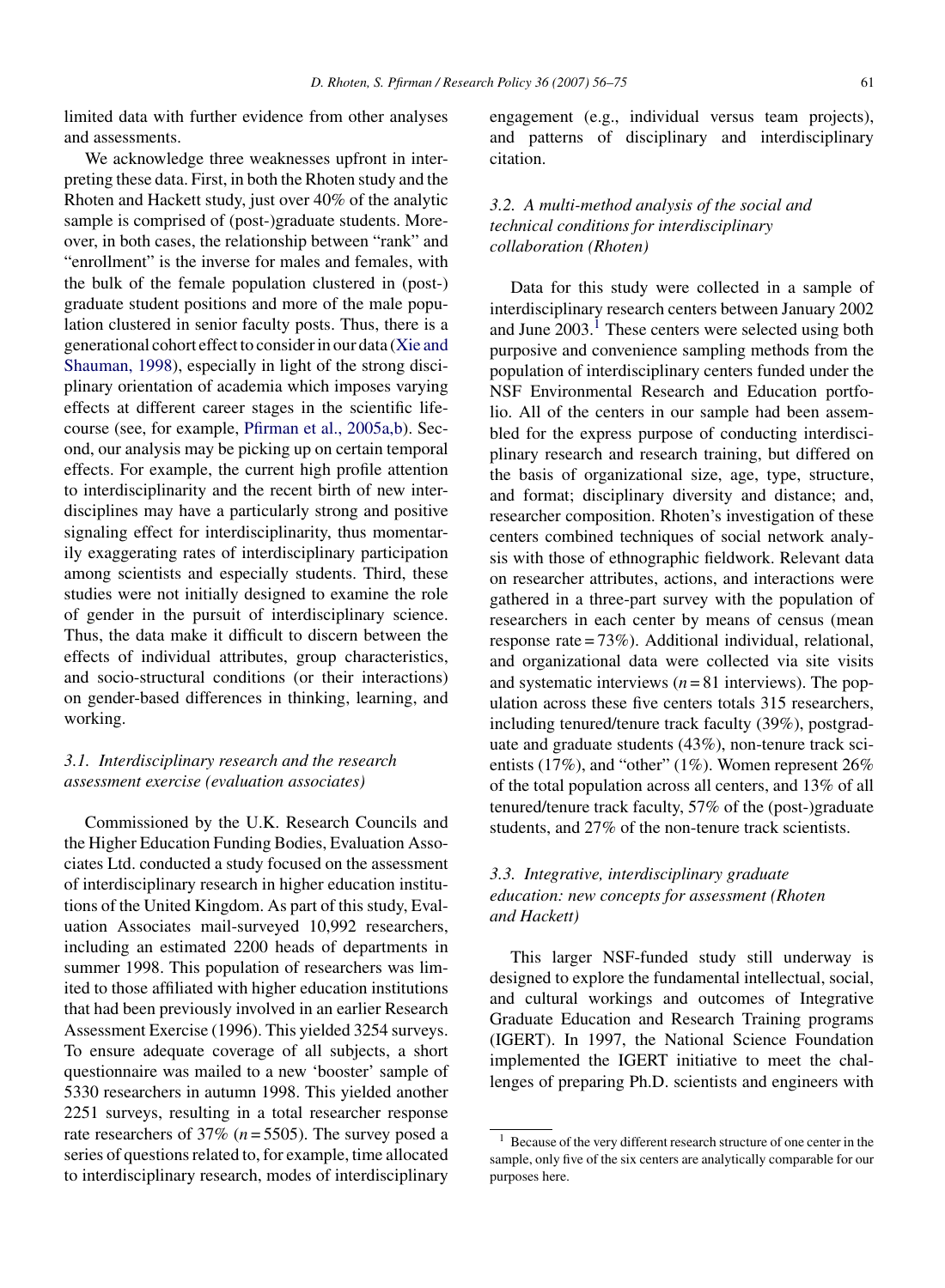interdisciplinary backgrounds. Rhoten and Hackett's inquiry into the IGERT programs combines general social science survey methods with social network analysis, ethnographic fieldwork, and experimental observations. The data presented below come from the initial surveys conducted with the principal investigators in 120 IGERT programs (response rate  $= 65\%$ ) and from interviews conducted with faculty and survey in a stratified random sample of 20 IGERT programs  $(n=45)$ . IGERTs in the sample differ on the basis of institutional characteristics (e.g., institutional type; student body size; geographic location) and program characteristics (e.g., start date; central theme; participating departments; student and faculty composition). With regard to this last characteristic, the population across this sample totals 1145 individuals, of which 43% are graduate students. Women represent 29% of the total population, which translates to 41% of the aggregate graduate student population and 20% of the aggregate faculty population across all programs.

## **4. Preliminary evidence and explanations**

#### *4.1. Interdisciplinarity as cross-fertilization*

In the survey of higher education researchers in the United Kingdom ([Evaluation Associates, 1999\),](#page-17-0) a striking finding was that female respondents reported spending more time on interdisciplinary projects in almost all fields at every age (Fig. 1). Women overall indicated committing slightly more of their total research time to interdisciplinary research projects (50%) compared with men (45%). More significantly, on average, women less than 30 years old reported spending 20% more time on interdisciplinary research than men. The only age/field class where women reported dedicating less time on interdisciplinary research than men was the less than 30 year olds in physical and engineering sciences. What is the impact of this early difference in research orientation in terms of positioning women for future advancement?

In addition to spending more time on interdisciplinary research relative to men, female respondents also reported drawing from a slightly broader range of fields than their male colleagues. For instance, when asked to classify their research against 574 subject fields, women reported citing an average of 3.6 different fields whereas men reported citing an average of only 3.2 fields. Alone, this may not seem noteworthy. However, the distribution of males versus females reveals that 21% of the female respondents reported citing seven or more research fields in their work as compared to only 8% of the male respondents [\(Evaluation Associates, 1999\).](#page-17-0)

Finally, by controlling for "individual" versus "team" interdisciplinary research projects, the study found that, as individual researchers, female scientists were much more likely than male scientists to engage in interdisciplinary research projects. Women reported spending 44% of their independent research time on "lone" interdisciplinary projects, whereas men indicated spending only 33% of their independent research time on interdisciplinary projects ([Evaluation Associates, 1999\).](#page-17-0) Collectively, the data suggest that women tend to be more interdisciplinary than men. Moreover, that the delta between the time that male and female scientists allocate to partic-



Fig. 1. Percentage of research time spent on interdisciplinary research by age and sex (*source*: [Evaluation Associates, 1999\).](#page-17-0)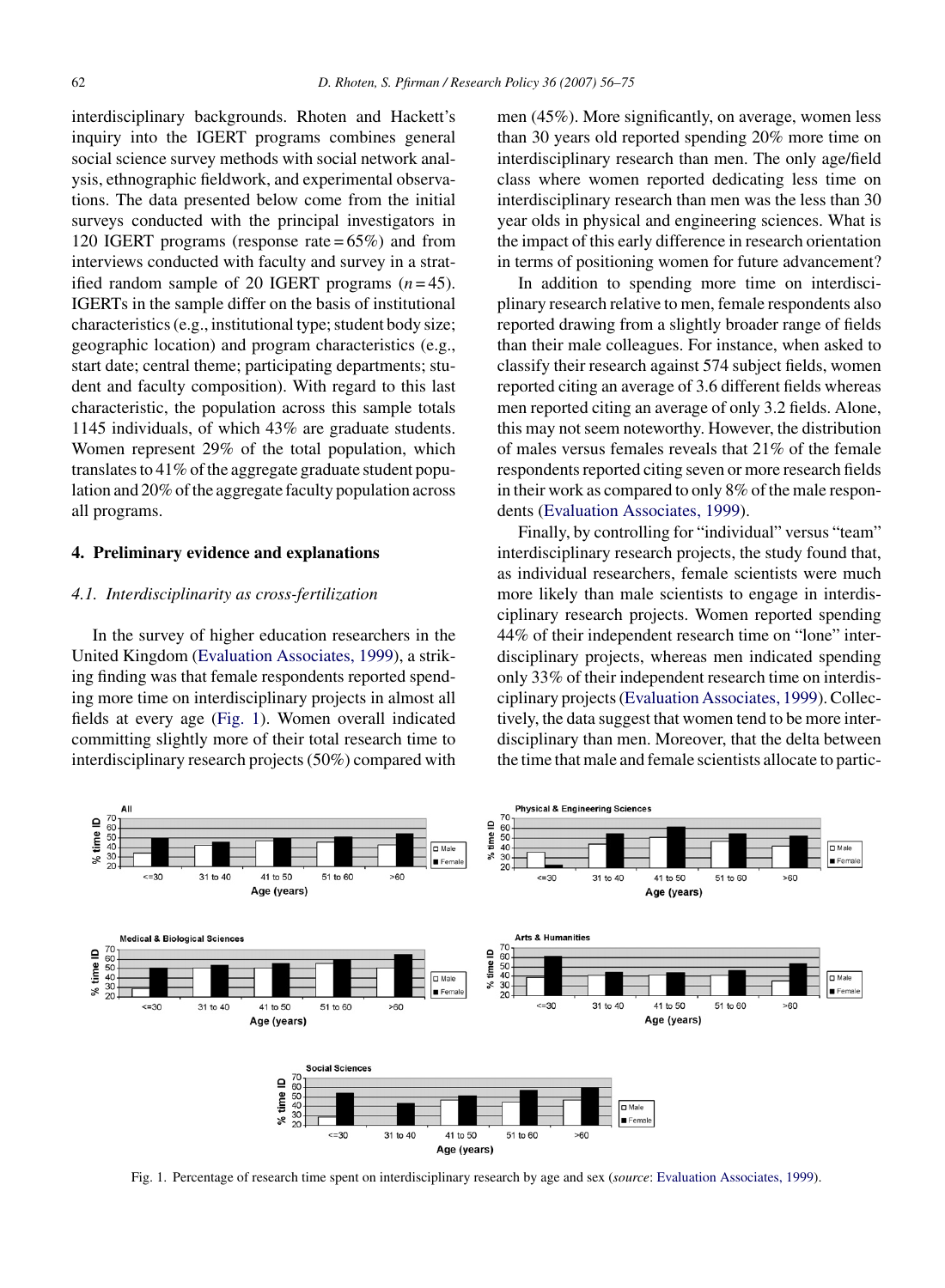*D. Rhoten, S. Pfirman / Research Policy 36 (2007) 56–75* 63

ipation in interdisciplinary research more than doubles when controlling for individualized projects suggests that women may be specifically more inclined to pursue interdisciplinarity through cross-fertilization (i.e., integrating results and approaches of the other disciplines at the individual level).

It is impossible to discern from these data alone why comparatively higher rates of female versus male researchers in the U.K. are engaged in interdisciplinary cross-fertilization. Although we lack respondent narratives to explore causality further with this sample, interview data from Rhoten and Hackett's analysis of Integrative Graduate Education and Research Training programs (IGERTs) may lend some preliminary evidence to the argument that gender-based differences in thinking – or the *expectation* of gender-based differences in thinking and learning styles – are contributing to a gendering of interdisciplinarity. For example, the principal investigator (PI) of one IGERT in this study noted that he had been trying for years to draw more female students into the engineering department but that it was not until he implemented a program in bioengineering that he was successful in this endeavor. While he acknowledged that the IGERT program stipend enabled him to offer female students financial incentives for the first time and that the connection to life sciences increased the overall pool of female applicants, he attributed new female enrollments in the engineering department directly to the cross-fertile nature of the IGERT program. He explained this by pointing to what he construed as different "gender-based ways of knowing".

For some reason there is a difference between males and females. I don't know what it is, but there is a difference in how they actually perceive information. ... engineering really requires some – at least at the beginning – focus on a specific thing. ... Whereas biology ... you actually have to have the different view. You have to have a much broader view; you have to be willing to look at huge, complex systems without understanding any of the components. And men don't do very well with that. A prime example: a guy watching TV, right? That is what he's doing. People can talk to him and you're like, "I don't know what you just said." And that I think is a male-female thing because women have this ability to multitask, which men can't. It's not that cut and dry but in general men are very much focused on specific, little details. Even though women are detail-oriented, to some degree, it's a more global picture of details.

Similarly, a co-PI from a second IGERT program in the study, this one from the domain of environmental systems, commented that one of the single most important implications of her IGERT program had been the effect on female enrollments. Like the PI above, she explained this by reflecting on the "power of networked thinking", something she saw as required by interdisciplinary pursuits and as associated with female traits.

At the interface of life sciences and geochemistry, you have to keep a lot of things in mind ... it's a network of influences. I think women network better than men, whether it is cultural or innate, I don't know. We do it with our friendships, with our social interactions.

In a separate interview, the PI from this same IGERT made an analogous observation about female enrollments and interdisciplinarity, focusing on what she understood to be women's preferences for complexity and their tolerance for diversity: "... there is something particular about interdisciplinary work that is attractive to females. It certainly is for me; I think it is a really rich intellectual territory and there aren't simple answers. I am happy with that; I don't need to have the 'right' answer".

It is possible that the gap between male and female participation in interdisciplinary cross-fertilization can be explained by differences in male–female cognition and information processing. This gap might also be attributable to differences in male–female socialization as learners and researchers, whereby perceptions and expectations lead to different strategies of knowledge construction and validation between men and women [\(Rolin, 1999, 2002; Valian, 1998\).](#page-18-0) Or, perhaps it could be explained by distinctions between "high-context" (i.e., females and ethnic minority groups) and "lowcontext" (i.e., males and ethnic majority groups) students and scientists, where the former tend to draw from streams of information that surround an event, situation or interaction and the latter seek to filter out extraneous conditions or circumstances surrounding an event [\(Ibarra, 2001\).](#page-17-0) The influence of biologically based versus socially learned or culturally transmitted factors when accounting for gender differences in interdisciplinary science is a topic of much longer discussion and broader debate than can be addressed here, and one that should be investigated more deeply in the future.

## *4.2. Interdisciplinarity as team-collaboration*

Although not originally designed to address the question of gender, the study of U.S.-based interdisciplinary research centers by Rhoten offers some evidence to suggest that interdisciplinary centers may be facilitat-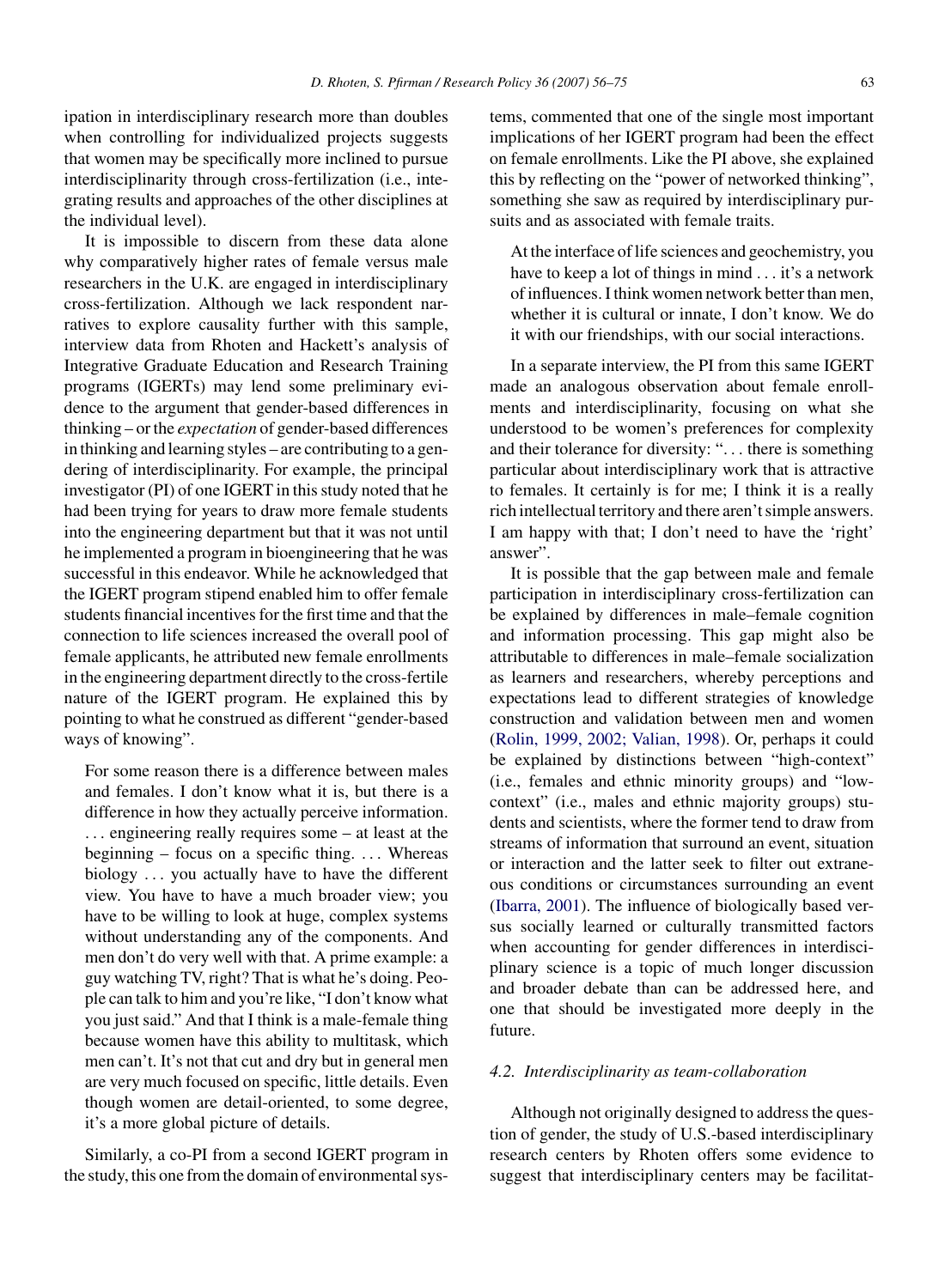Table 1

Female representation across a sample of interdisciplinary centers and across academia (by field)

| Field of science                                                       | All sciences | Engineering | Mathematical and<br>computer sciences | Natural<br>sciences | Social<br>sciences |
|------------------------------------------------------------------------|--------------|-------------|---------------------------------------|---------------------|--------------------|
| Representation in centers in Rhoten (2003) study sample                |              |             |                                       |                     |                    |
| $\%$ population in centers by field (both sexes, all positions) (2001) |              | 26.3        | 2.2                                   | 60.0                | 11.5               |
| % population in centers by field (female, all positions) (2001)        | 26.1         | 18.1        | 14.3                                  | 25.4                | 22.2               |
| % senior faculty in centers by field (female) (2001)                   | 13.9         | 7.4         |                                       | 17.9                | 13.3               |
| $%$ graduate students in centers by field (female) (2001)              | 38.3         | 27.0        |                                       | 45.8                | 75.0               |
| Representation in academia                                             |              |             |                                       |                     |                    |
| $\%$ senior faculty employed in field (female) <sup>a</sup> (2001)     | 23.1         | 5.4         | 11.9                                  | 20.8                | 26.0               |
| $\%$ graduate students enrolled in field (female) <sup>b</sup> (2001)  | 41.4         | 20.3        | 31.3                                  | 45.1                | 60.2               |

<sup>a</sup> Appendix Table 5.23. S&E doctorate holders employed in academia, by type of position, sex, and degree field: 1975–2001. [National Science](#page-18-0) [Foundation \(2004\)](#page-18-0) and [Science and Engineering Indicators \(2004\), N](#page-18-0)ational Science Board, Arlington, VA.

<sup>b</sup> Appendix Table 2.13. S&E graduate enrollment, by field and sex: selected years, 1975–2001. [National Science Foundation \(2004\)](#page-18-0) and [Science](#page-18-0) [and Engineering Indicators \(2004\), N](#page-18-0)ational Science Board, Arlington, VA.

ing change in scientific collaboration for both men and women [\(Rhoten, 2003\).](#page-18-0) As indicated, Rhoten identified 26% of the total population of 315 scientists and students across these centers as female. Looking strictly at senior tenured faculty (i.e., full and associate professors) and graduate students, women represented 14% and 38% of these subgroups, respectively. For both senior faculty and graduate students, female representation across all sciences was comparatively lower in the centers than was estimated in the academy more broadly for 2001. As suggested in Table 1, this difference is likely due in large part to the lack of female representation in the mathematical and computer sciences in the centers at both the senior faculty and graduate student career stage. In engineering, the natural sciences and the social sciences, there was a higher proportion of female graduate students represented in the centers than in academia broadly. Engineering was the only area for which this was true for senior faculty.

Beyond rates of female participation, Rhoten found moderately higher rates of female collaboration than might be anticipated, particularly amongst graduate students. Within these interdisciplinary centers, female and male affiliates were identified as having, on average, identical numbers of collaborators  $(N_w, N_m = 13 \text{ collab}$ orators). This finding parallels results from Elizabeth Corley's analysis of university-based research centers ([Corley, 2005\).](#page-16-0) Moreover, in terms of the nature of these collaborations, the survey data suggest that the female center affiliates tended to have, on average, more collaborators with whom they engage in formal "knowledge producing" relations than did their male colleagues ( $N_w = 6.0$ ,  $N_m = 5.4$ ), although they had fewer informal "information sharing" collaborations ( $N_w$  = 7.0,  $N_m$  = 7.6).<sup>2</sup> This pattern remained when the data were further controlled for specifically "interdisciplinary" versus "intradisciplinary" collaborations.<sup>3</sup> On average, women had more "interdisciplinary knowledge producing" collaborations than did men  $(N_w = 3.0,$  $N_{\rm m}$  = 2.7) but fewer "interdisciplinary information sharing" collaborations ( $N_w = 4.0$ ,  $N_m = 4.6$ ).

These data suggest that, overall, female affiliates in these centers may have more close, or knowledge producing, collaborations that span disciplinary boundaries than male affiliates. However, across the full population of affiliates, there is actually no significant effect for gender on the number of "interdisciplinary knowledge producing" collaborations,  $t(313) = 0.665$ ,  $p = 0.05$ ; mean for females =  $3.00$ , mean for males =  $2.73$  (equal variances not assumed). Only when rank is controlled at the level of graduate student was the difference in means for gender statistically significant, *t*(110) = 2.924,  $p = 0.01$ ; mean for female graduate students = 9.25, mean for male graduate students = 6.56 (equal variances not assumed).

<sup>2</sup> Survey respondents were asked to identify other researchers with whom they had "close" and/or "collegial" collaborations. A "close" collaboration referred more to a formal "knowledge producing" relationship and was defined for the respondents as a "relationship with someone you count among your closest professional and/or intellectual collaborators ... with whom you develop and prepare papers, articles, presentations". By comparison, a "collegial" collaboration denoted an informal "information sharing" relationship and was defined as "a relationship with someone whom you talk and share information, data and ideas casually but do not necessarily produce papers, articles, presentations".

<sup>&</sup>lt;sup>3</sup> "Interdisciplinary" here refers to relations that cross-boundaries at the level of scientific field (e.g., engineering, physical science, life science, and social science).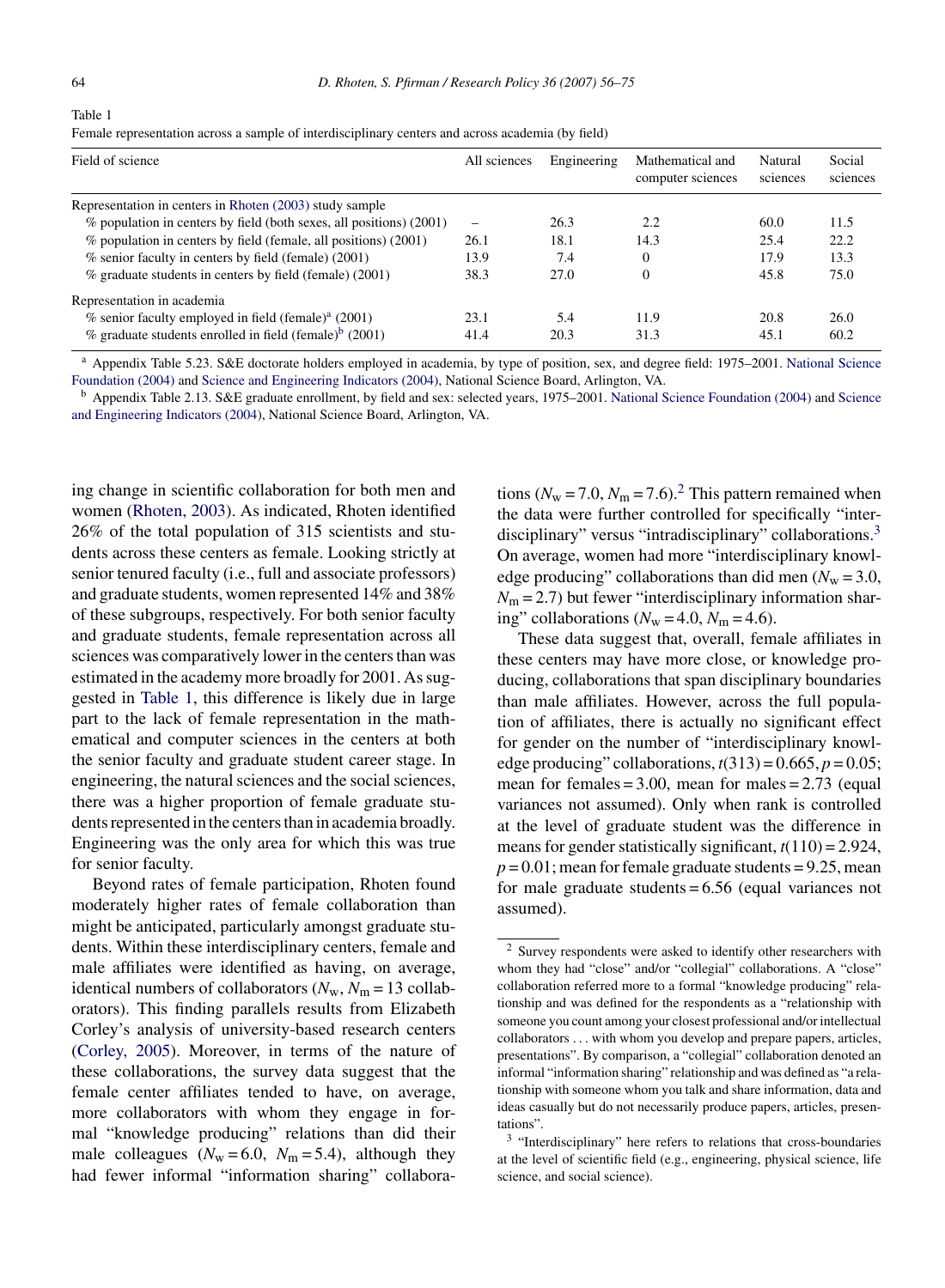That gender is a statistically significant factor among the graduate student population in these centers, along with the higher participation rates, could imply two things. First, early changes could be underway in male–female roles and relations among junior scientists, and/or interdisciplinary participation and interaction is an early career stage phenomenon. Given that evidence of greater rates of interdisciplinarity was similarly found among U.K. women under 30 years old, testing for career stage and cohort effect will be important in future studies. Second, without being able to test definitively a negative hypothesis, the data also offer provisional evidence that, amongst faculty, gender does not predict the number of collaborators scientists have in these interdisciplinary centers. This is not the case in mainstream departmental or disciplinary science, where the size of a senior scientist's collaborative networks appears to be related to gender, with men having larger networks ([Cole and Zuckerman, 1984; Bozeman and](#page-16-0) [Corley, 2004\).](#page-16-0) Thus, investigating whether interdisciplinary centers have a leveling effect on the collaboration opportunities of women will also be critical to future work.

Absent further data, one cannot say much more about gender and interdisciplinary team-collaboration. The small differences could be the result of only minor distinctions between men and women in terms of collaboration, or it could be because there are two competing factors—a desire on the part of women for more teamwork, which is confronted by interpersonal and socio-structural barriers to their building larger networks. Without additional data, it is impossible to discern whether more junior women participated in team-based research in these centers because the interdisciplinary context reduces some of the known interpersonal and socio-structural barriers to collaboration, thus allowing for more collaboration in general and for women in particular ([Corley and Gaughan, 2005\).](#page-16-0) Or, because collaboration plays to assumed female preferences for team-based work ([Dickens and Sagaria, 1997\)](#page-17-0) such that women are in both greater supply and demand as interdisciplinary investigators and/or collaborators. Or, because, when science is organized into interdisciplinary teams, more attention and a higher premium is placed on an individual's knowledge contribution rather than gender distinction ([Corley, 2005\).](#page-16-0)

## *4.3. Interdisciplinarity as field-creation*

Early data from Rhoten and Hackett's study also suggest that women scientists – and, again, specifically, younger women scientists – may be migrating toward interdisciplines at greater relative rates than men. It is difficult to assess enrollment rates in IGERTs against enrollment rates by field given that each IGERT program cuts across different fields—atmosphere, earth, and ocean sciences; biological sciences; computer and mathematical sciences; engineering; physical sciences; and social and behavioral sciences. However, by looking at the combination of disciplines and the topics addressed in the programs, Rhoten and Hackett have clustered IGERTs into different domain areas—biosciences and bioengineering; cognitive and neuroscience; computation and complex systems; environmental systems; materials science and engineering; new technology and applications; and social science and management [\(Rhoten and Hackett, 2005\).](#page-18-0)

In 2004–2005, across IGERT programs concentrating on emerging interdisciplines in the area of environmental systems (e.g., those focused on earth systems, ecosystem management, and environmental science and engineering), the ratio of female students averages 57% and climbs as high as 80% for individual programs. According to the [National Science Board Science and](#page-18-0) [Engineering Indicators \(2006\),](#page-18-0) in  $2003$ ,<sup>4</sup> female students represented 45% of the graduate enrollment in earth, atmospheric, and ocean sciences and 55% in biological sciences; both lower than the female enrollment rates in the IGERTs that cross-cut these fields ([National](#page-18-0) [Science Foundation, 2006\).](#page-18-0) Moreover, preliminary data from the 2004–2005 IGERT sample in Hackett and Rhoten's study indicate that enrollment rates of women in IGERTs focused on new interdisciplines in materials science such as nanotechnology, polymers, and lasers/optics/photonics average 33% and in some cases reach 47%, whereas only 22% of all graduates enrolled in engineering were women in 2003 ([National Science](#page-18-0) [Foundation, 2006\).](#page-18-0) By comparison, however, the average 2004–2005 enrollment of female students in IGERTs clustered within the more established interdisciplinary area of cognitive and neuroscience was only 28%. Not only is the percentage much lower than the emergent interdisciplines describe above, but it is also much lower than the ratio of female graduate students enrolled in psychology (74%) or in medical and life (non-biological) sciences (60%) ([National Science Foundation, 2006\).](#page-18-0) This is perhaps because cognitive science is a highly developed interdiscipline that has become part of the structure of scientific research, as compared to newer,

<sup>4</sup> Science and engineering graduate enrollment data are not available for 2004, making the available 2003 data the most comparable to Rhoten and Hackett's 2004–2005 data.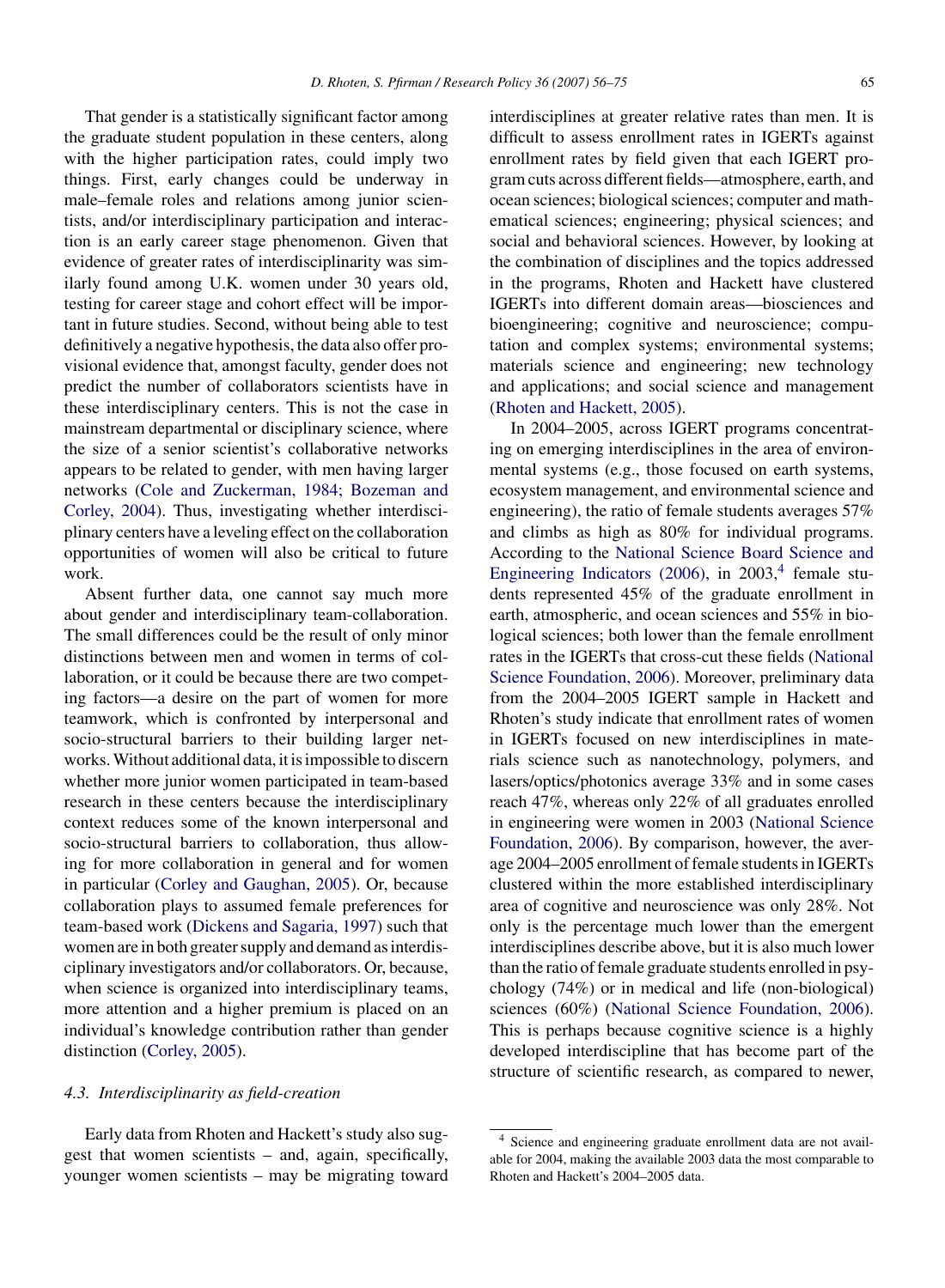evolving domains such as environmental studies which is not yet embedded in knowledge categories or academic institutions [\(Klein, 1996; Palmer, 1999\).](#page-17-0)

Beyond simply achieving a larger presence, Laurel Smith-Doerr has found that female scientists are also experiencing greater gender equity within newer biotechnology domains as compared to older, more traditional life science or engineering disciplines. She argues that these new interdisciplinary domains offer "opportunities to do challenging research with fewer hurdles (i.e., the tenure clock) for non-traditional scientists [which] appeal to women ... the combined carrot (biotech as good science opportunity) and stick (gendered academic politics) attracts women with leadership potential ..." to these less contested areas [\(Smith-Doerr, 2004, p](#page-19-0). 43).

Along these lines, a co-PI of one IGERT program in Rhoten and Hackett's study reported noticing that increasingly more women are participating in various interdisciplinary field-building activities, which he attributes directly to "risk-taking."

In 1980, long time ago, they had to really work hard to get women to join, to take these [interdisciplinary] courses, they were all male ... now it's a real problem because it's almost all women ... So, we've sat down and talked about this, "Why, you know, what's going on? What do you think this is?," you know. And the best explanation I've had actually has to do with risktaking. ... [women] are more exploratory ... they're not worried about, "Is this the fastest route from point A to point B?"

The PI of a different IGERT echoed this, describing participation in an interdisciplinary field as "going off and doing something else" away from the mainstream. In both instances, the lateral nature of interdisciplines was thought to make such epistemic domains more risky but simultaneously less-competitive than core disciplines, a milieu the principal investigator perceived as possibly attractive to certain personalities more common among women.

... Now, everything is much more, we're sort of much more goal-oriented in general than we were 25 years ago. But [now] ... women dominate those [interdisciplinary] pursuits ... there's some parallels with the IGERT ... If you're of a personality, and maybe women are more like this, about not being in supercompetitive environment, [interdisciplinarity] would be more comfortable ... and it's much more contextual.

The notion that intrapersonal reluctance for and/or socio-structural obstacles to competition may somehow

contribute to the feminization of interdisciplines is a crucial point to consider in understanding why marginal and/or exploratory interdisciplines, particularly in early stages of field-creation when the terrain is only sparsely inhabited, might be less male-dominated as compared to central and established disciplines. It should be noted, however, that this quality of interdisciplines may be temporal. As [Smith-Doerr \(2004\)](#page-19-0) reports, research on the development of new fields indicates that frequently as jobs within them become more mature and thus less marginal, they often shift from "'women's work' to 'men's work"' ([Smith-Doerr, 2004, p](#page-19-0). 28).

Collectively, these observations offer initial support to the argument that some women as well as lesscompetitive men, particularly at earlier career stages, may migrate toward new interdisciplines rather than established disciplines in an attempt to circumvent the hierarchical structure and competitive nature of established science. However, the explanations for such migration are multiple and debatable. Is it the action of women who are unable or unwanting to perform in mainstream disciplines due to sex-based cognitive differences ([Kimura, 1999\)?](#page-17-0) The reaction of women who shy away from competition and feedback in their performance ([Niederle and Vesterlund, 2005\)?](#page-18-0) Or, the transaction of women who prefer a more transformative rather than aggressively reproductive ethos (Newman, 1995)? This cannot be determined from the data collected to date. Understanding these and other motivations is, however, critical not just to the issue of women in interdisciplinary science but to much larger questions about the environment of academic science in general. Is the academic enterprise sufficiently combative that some of our most talented young scientists, both male and female, are deterred from research paths or career trajectories? ([Rhoten and Parker, 2004\).](#page-18-0)

## *4.4. Interdisciplinarity as problem-orientation*

Finally, there is the question of whether differences in vocational interests translate into differences in disciplinary versus interdisciplinary field choices. Currently, there are no empirical resources to test this question, and thus much of the related discussion question has relied on interpretations of anecdotal evidence and enrollment data. We are able to go only slightly further by analyzing the responses to one survey item collected in the Rhoten and Hackett study. Rhoten and Hackett asked the PI of every IGERT program to identify, on a scale of  $1-4$   $(1 = not at all, 2 = a little, 3 = substantially, and$ 4 = *very much*), the extent to which they considered their program to be "problem-based" versus "tool-based" ver-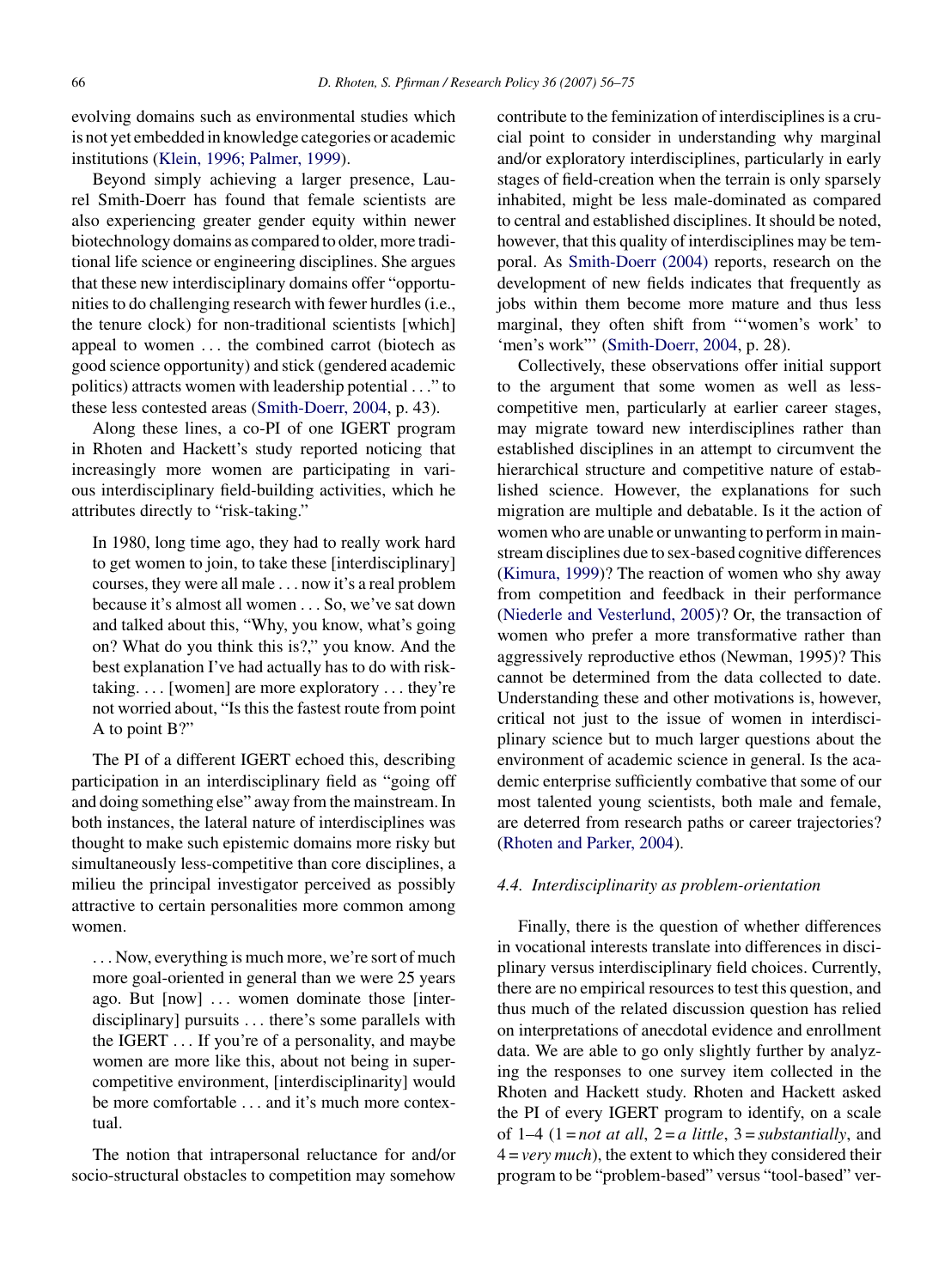sus "vision-based". Of the 14 programs in the sample of 20 IGERTs for which we have responses to this question as well as enrollment data, all seven programs with female student enrollment rates at the upper end of the range (i.e., greater than the aggregate or average IGERT female enrollment rate of 41% and 39%, respectively) were considered *very much* or *substantially* "problembased". Moreover, six of these seven problem-oriented programs are majority female, with female enrollment rates ranging from 52% to 80%. Six of these programs focus on problems related to earth systems, ecosystem management, and environmental science and engineering and fall within the environmental systems cluster. The last focuses on the application of math to modern biological problems and falls within the biosciences and bioengineering cluster.

It could be argued that these enrollment patterns are unsurprising given that women as a group are often more attracted to the life sciences. However, this seems not to be the whole story. For example, these empirical findings mirror other evidence which suggests that environmental engineering attracts more women than other fields of engineering ([Widnall, 2000;](#page-19-0) [American](#page-16-0) [Association of Engineering Societies, 2003\)](#page-16-0) because the former is seen as offering an integrated and interconnected approach that has "social value and relevance" and results in work that has "a positive impact on society" ([Farrell, 2002\).](#page-17-0) Research also indicates that women tend to be more concerned specifically with understanding the adverse environmental and health impacts of scientific policies and applications than men; inherently a problem-oriented topic which mandates an interdisciplinary approach [\(Branscomb et al., 2001\).](#page-16-0)

In this vein, the following quotations from two female students in yet another two IGERT programs, both again in the environmental systems domain, make explicit their motivations for pursuing interdisciplinary science as a problem-oriented endeavor.

When I first started [my research], I was really scared. The last time I had taken a biology course was in eighth grade. But, the question I wanted to answer required biology. I needed to find a way to work at the interface of chemical engineering and microbiology, or I needed to find a different question ... Now, I am sorta' on the fringe of science, I guess, but I am dealing with the core problems of society. So, yeah, that is where I want to be.

## And,

I have become very aware of the horrible inefficiency of the scientific enterprise in turning knowledge into useful products...so I came [to this interdisciplinary center] to branch out from what I was doing, to do something bigger and better, more intellectually interesting, and more practically important.

In their comments, both women reveal an epistemological commitment to what they see as the social and practical problem-solving purpose of science. Alongside such student expressions of interest in socially relevant and problem-oriented interdisciplinary research, also come endorsements of such activities as strategies for attracting women as well as minorities to the sciences. For example, Dr. Walter E. Massey (President, Morehouse College) remarked at the Conference on Basic Research in the Service of Public Objectives: "I am particularly attracted to the argument that tying research to broad and meaningful national goals may make science more attractive to women and minorities ... I think that showing how scientific research can be related to visible societal goals can be a strong attraction to many students who might otherwise not consider scientific careers" [\(Branscomb et al., 2001,](#page-16-0) p. 82). The fact that students are pursuing and administrators are promoting such work while fully recognizing that such instrumental knowledge-seeking strategies may be orthogonal to the current intellectual habits and institutional priorities of academic science brings us squarely to the question of opportunities and challenges associated with interdisciplinarity.

# **5. Women in interdisciplinary science: challenges and opportunities**

Interdisciplinary science has great potential for engaging individuals who would either not be interested in traditional disciplinary science, or who become disaffected with it along the way. As [Anne Preston \(2004\)](#page-18-0) found in her analysis of scientific career trajectories, Anne Preston found that the one common thread between male and female scientists who leave the scientific enterprise is that they feel their field is too narrow and that they have to become too specialized to succeed. As one female respondent in her study commented: "I think the biggest [obstacle] for me was that science was not relational ... No one was really interested in making connections" [\(Preston, 2004, p](#page-18-0)p. 117–8). Given the character of interdisciplinary science, it makes sense that individuals who are attracted to the types of activities described above will be people who prefer team-based, problem-oriented and/or socially relevant approaches, and will likely be people who have or pay attention to the requisite interpersonal skills. It also seems reasonable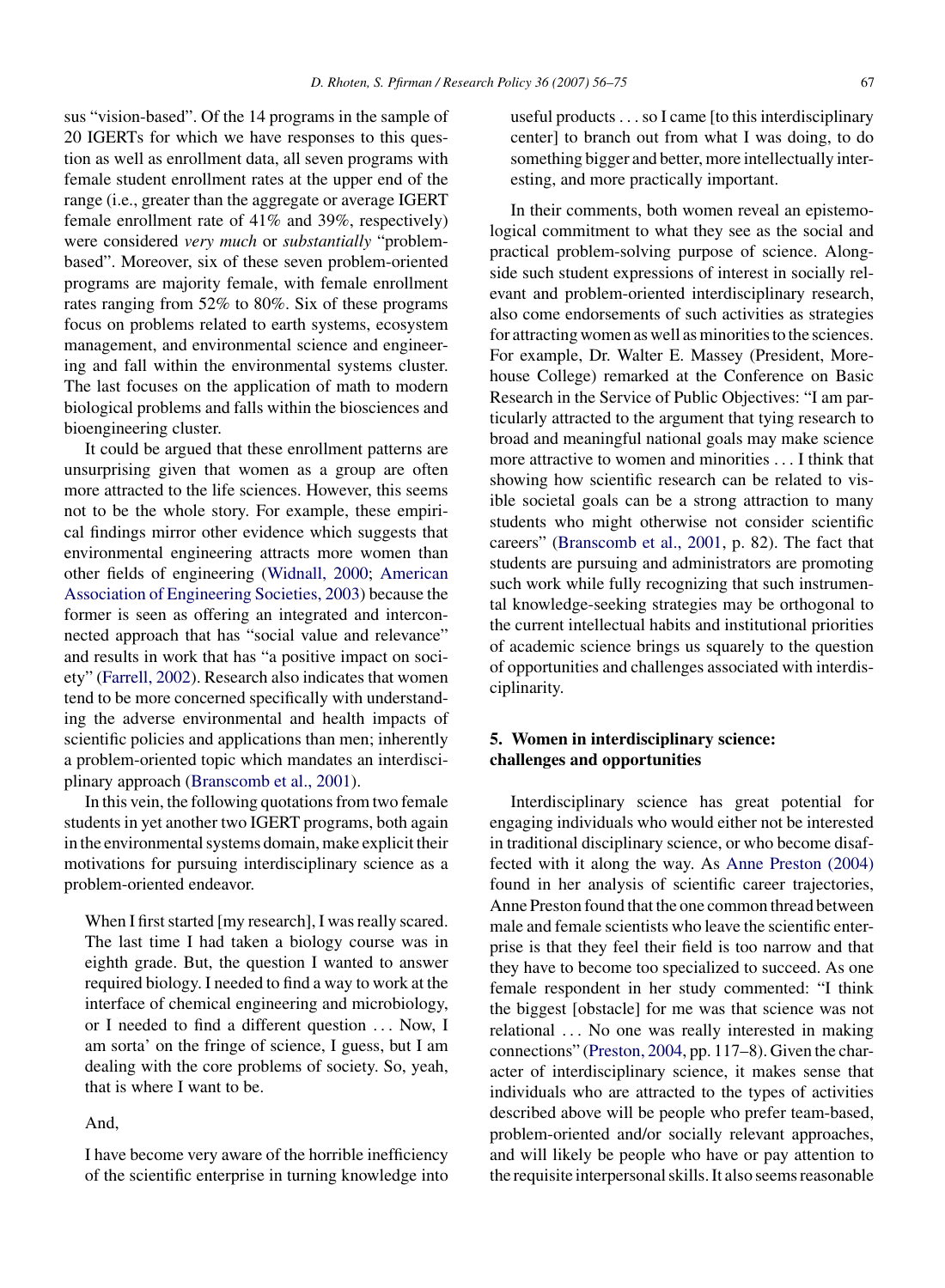that interdisciplinarity might appeal to some individuals who feel marginalized within established fields or dislike highly competitive disciplines, and thus seek alternative domains where the size of the research population, the level of peer attention, and the degree of community composition is less developed than in core disciplines.

On the one hand, interdisciplinarity may present a haven that could be attractive to women, particularly younger women who have not yet invested in the struggle to overcome the structural and cultural obstacles of mainstream science [\(Fox, 2001\).](#page-17-0) However, on the other hand, stepping outside of the defined territories may come with its own deferred liabilities. Although interdisciplinarity may offer an alternative to specialization, intellectualization, and internalization which Weber described as contributing to the youth's disenchantment with modern scientific life [\(Weber, 1946\),](#page-19-0) it does not ultimately insulate the youth from – and in fact may even escalate – the conventional responsibilities, rituals, and reviews of academic life which remain steeped in disciplinarity.

# *5.1. Interdisciplinarity as cross-fertilization and collaboration*

Given the structural reality of much of academic science, the path of interdisciplinarity can run headlong into the hurdles associated with obtaining funding and publishing findings. Because of the way academic science has been historically organized by discipline, considerable effort must go into finding an appropriate place to submit an interdisciplinary proposal, mastering different literatures and languages, and, in the case of collaboration, managing multiple colleagues that often are from different institutions. Once submitted, interdisciplinary proposals are harder to review. Unlike disciplinary research, there is no readily identifiable peer community for interdisciplinary products. Typically, they are sent out to people with diverse backgrounds. Each reviewer tends to be highly critical about the piece s/he knows most about and at the same demanding of more information on those aspects least familiar ([Pfirman and Balsam, 2005\).](#page-18-0) This often leads to lack of consensus in reviews and to challenging revisions that prolong the naissance of many research projects ([Hackett, 2000\).](#page-17-0)

If proposals are the life source of science, then publications are the lifeblood: "[j]ournals and the articles they contain ... drive, and perhaps define, the scientific enterprise" [\(Chubin and Hackett, 1990,](#page-16-0) p. 83). Apart from communicating new research and ideas ([Merton,](#page-18-0) [1973\),](#page-18-0) publications are also the major yardsticks by which professional funds and rewards are distributed ([Grinnell, 1992\),](#page-17-0) at least in academic science. Within this enterprise, moreover, there is a premium on publishing in prestigious, visible journals that can signify importance of the findings, and magnify the impact of the research. Because of the relative dearth of top rank interdisciplinary publications, simply finding high impact journals in which to publish is more difficult for researchers who choose this path. Moreover, the creation of a synthetic publication that integrates across several disciplines often takes more time than a monodisciplinary publication that advances one step – in the same direction – beyond previous work. [Leahey \(in press\)](#page-17-0) has found that researchers who specialize tend to produce more publications, and that men are more likely to specialize than women. Once published, in order to have impact, research needs to be recognized by others as useful. Often categorized as reviews, synthesis papers can be highly cited ([Amin and Mabe, 2000\)](#page-16-0) but are often not thought of as seminal or original.

Delays in publication and the absence of a community prepared to accept the research as a major advance affect both the pace and the perception of publication outputs for interdisciplinary scholars and, thus, their evaluation outcomes. Certainly, this presents obstacles for any interdisciplinary researcher regardless of gender. However, it may be especially damaging to women. Despite improvements in publication rates over the years, women scientists continue to publish fewer papers than men for personal and structural reasons [\(Cole and Zuckerman,](#page-16-0) [1984; Xie and Shauman, 1998\).](#page-16-0) Moreover, it often takes a longer period of time and a greater number of publications for women to be recognized as meriting promotion or senior status than for their male peers [\(Valian, 1999\).](#page-19-0)

Finally, the potential costs and benefits of interdisciplinary collaboration and publication for women in particular cannot be calculated without also turning to the equally if not more complex concern of female contribution, attribution, and recognition—*aka* the Matilda Effect [\(Merton, 1968; Rossiter, 1993;](#page-18-0) Zuckerman,  $1977$ ).<sup>5</sup> Because female scientists often do not have the same professional social capital that male scientists do ([Burt, 1998; Ibarra, 1992\),](#page-16-0) women may be more likely to face challenges getting the internal members of a research team to afford their contribu-

<sup>5</sup> The Matthew effect was originally coined by Robert K. Merton to describe how, among other things, eminent scientists often get more attribution and credit than less well-known researchers even if the latter's work is comparable [\(Merton, 1968; Zuckerman, 1977\).](#page-18-0) The Matilda effect is a corollary to the Matthew effect and argues that women tend to receive less credit for their scientific work than their male colleagues even when they empirically deserve as much or more.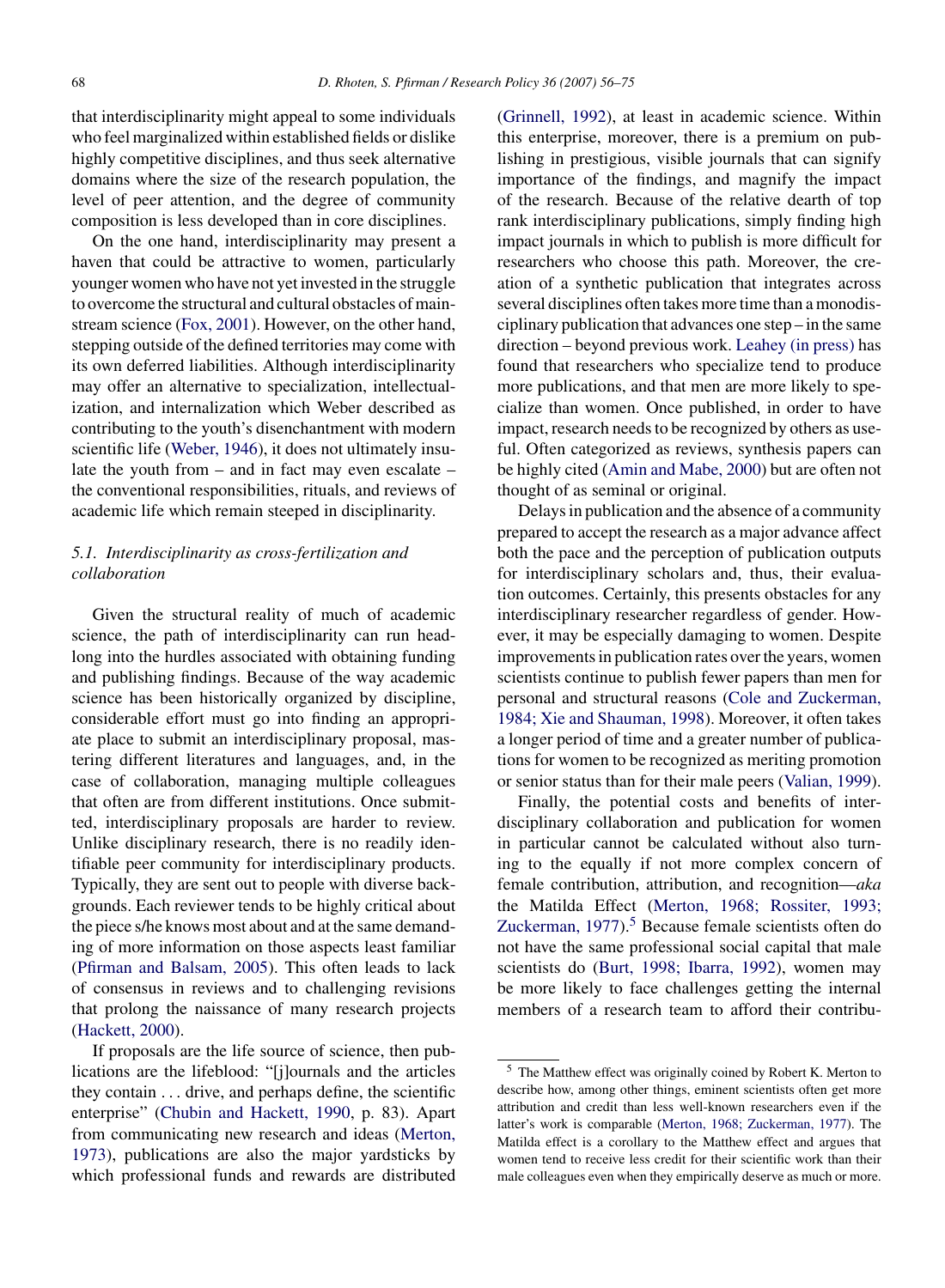tions the same priority and follow through that their male colleagues receive [\(Sonnert and Holton, 1995a; Valian,](#page-19-0) [1999\).](#page-19-0) Moreover, psychological research on causal reasoning suggests that interdisciplinary collaboration may also cause difficulties for women in terms of receiving external assignment of credit. As [Pfirman and Balsam](#page-18-0) [\(2005\)](#page-18-0) argue, when collaborators are well-known, others have to overcome the "blocking" and "overshadowing" effects having their ideas attributed to their colleagues [\(De Houwer and Beckers, 2002; Dickinson,](#page-16-0) [2001\).](#page-16-0) Given that historically men have often been more prominent figures in many scientific fields, it is possible that a women's participation in a collaborative publication may only nominally add to her curriculum vita while actually greatly advancing her male colleague's reputation. This negative male–female collaboration effect may be further exacerbated by the idea that causal attributions depend on the "relative validity" of a predictor. This means that, if researchers have a career interruption – which women are more apt to have ([Shauman and Xie,](#page-18-0) [1996\)](#page-18-0) – while their colleagues continue to publish, over time their colleagues will begin to get sole credit for the original joint discovery [\(Pfirman and Balsam, 2005\).](#page-18-0)

# *5.2. Interdisciplinarity as field-creation and problem-orientation*

To their critics, interdisciplines are often regarded as an escape from the scientific rigors of core disciplines. As discussed above, however, interdisciplines can also be construed as ways to leapfrog the contestation of traditional scientific fields or as sites of intellectual empowerment where conventional scientific knowledge can be redefined [\(Bird, 2001\).](#page-16-0) When scientific fields are still nascent and the research community is not yet established, there is more opportunity to build and influence not only the direction but also the composition of that area. Consequently, interdisciplines may be particularly appealing to those men as well as women who are not comfortable with the "essential structures" or "regimes of truth" of core disciplines ([Rowland, 2002\),](#page-18-0) or to those who feel blocked, overshadowed, ignored or even excluded within traditional domains. In newly emerging interdisciplines, individuals may also be able to avoid having to compete head on with peers and/or leaders as they would in more established fields, and thereby evade pressures related to advancing research quickly and/or having "discoveries" eclipsed prematurely. While both sexes may be susceptible to such pressures, they may be particularly intense for women who are likely to face more socio-structural obstacles than men [\(Etzkowitz et](#page-17-0) [al., 2000\).](#page-17-0)

By definition, interdisciplinary fields are outside of the usual, and thus often suffer from a lack of consensus about what is important. [Pfirman and Balsam](#page-18-0) [\(2005\)](#page-18-0) point to research which suggests that the impact of information on learning and cognition depends on its "news value"—in other words, how much the information contradicts expectations ([Dickinson, 2001\).](#page-17-0) On the one hand, then, high impact research will be that which challenges current expectations most (i.e., new domains of research); on the other, such a challenge will only be most newsworthy where expectations are already the strongest (i.e., established fields of science). Disciplines have a well-defined set of methods, concepts, and tools by which they can more easily come to consensus about the value of a contribution. By contrast, the diverse and diffuse nature of interdisciplinary fields do not lend themselves to the development of clear expectations about outcomes, making advances less easily distinguished as innovative and more easily characterized as "niche" or even trivial. Also, particularly in the early stages of a new field, when interdisciplinary research involves exporting ideas and methods from one discipline to combine and create another, at least half the scholars are not likely to see the resulting hybrid field as anything but derivative ([Pfirman and Balsam, 2005\).](#page-18-0) Paradoxically, then, interdisciplines may offer greater prospects for discovery at the same time that they also lower odds of recognition. It is one thing to be the member of an invisible college, but a very different thing to be an invisible member of a college.

Similar issues relate to interdisciplinary problemorientation. Interdisciplinarity of this type often connects scientific approaches with societal issues, which as stated above are thought by some to appeal more regularly to women than men. Despite the recent attention to problem complexity and the heightened desire to transfer basic knowledge to application, interdisciplinary problem-solving still faces the question of legitimacy within the Ivory Tower ([Frost and Jean, 2003; Stehr and](#page-17-0) [Ericson, 1992\).](#page-17-0) This is not to say that problem-oriented knowledge does not exist in academia (cf. law, medicine, engineering, etc. and applied science), but rather that, as was suggested earlier, research that is theoretical and abstract as well as valuable and reproducible for its own sake is still often revered by many within the academia as the most prestigious ([Cole, 2000\).](#page-16-0)

As long as the default is departmental and disciplinary, interdisciplinary science and scholarship will be disadvantaged. The question remains whether women and other groups who pursue interdisciplinary science successfully escape from what is or feels like a marginalized status and a disenchanted life in the core sciences, or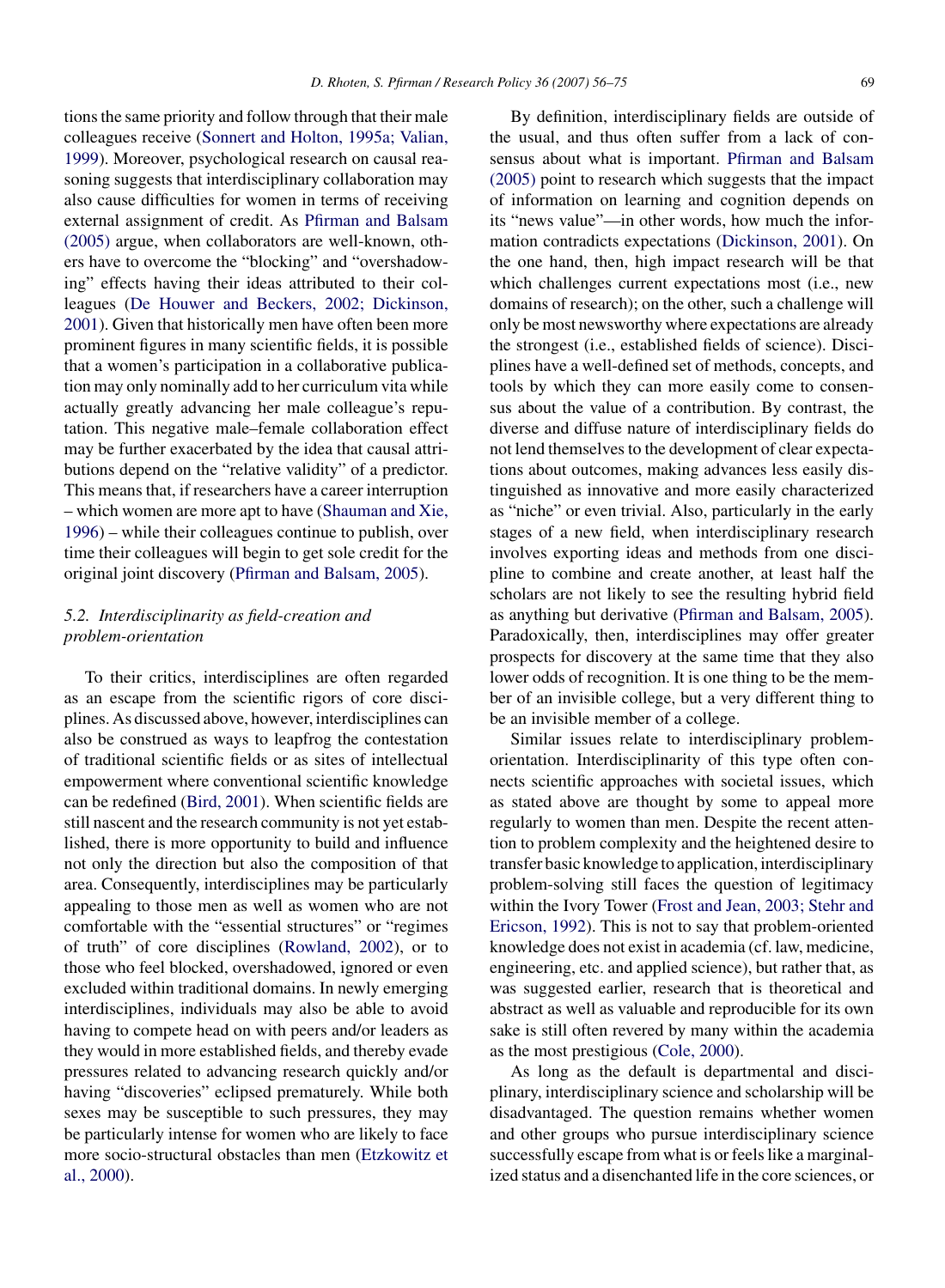instead eventually face a double jeopardy of institutional constraints and professional limitations. This and other questions pertaining to interdisciplinary preferences and consequences and the possible effect of gender cannot be answered with existing data. This empirical gap should be addressed before current policies to expand interdisciplinary offerings and programs to enhance female and minority enrollments – often one in the same – in academic science continue unchecked.

## **6. Women in interdisciplinary science: preliminary conclusions and future directions**

In this paper, we asked whether intellectual preferences for and professional consequences in interdisciplinary versus disciplinary science might be influenced by gender, race and/or ethnicity. Focused for the time specifically on gender, we introduced the relevant literature pertaining to learning styles, work preferences, and career behaviors that might anticipate and/or explicate gender differences in interdisciplinary science. Then, borrowing preliminary empirical data from three different studies, we applied these arguments to four principal mechanisms by which researchers engage in interdisciplinary science – *cross-fertilization*, *team-collaboration*, *field-creation*, and *problem-orientation* – in order to test for any evidence of gendering in interdisciplinarity.

The results of this exploratory analysis yield varying degrees of support for the four propositions posed in the paper, with the clearest evidence of the gendering effect appearing at the graduate student level. First, based on the Evaluation Associate's survey of higher education researchers in the U.K., it appears that female scientists, especially in the early stages of their careers, may in fact spend more time on individual cross-fertilization activities as well as borrow tools, concepts, data, methods, or results from more fields and/or disciplines at greater rates than their male counterparts. Second, according to preliminary data from Rhoten's original analysis of interdisciplinary research centers, on average, female affiliates – particularly, female graduate student affiliates – do seem to participate in more cross-disciplinary "knowledge producing" relations than their male colleagues. Third, early results from Rhoten and Hackett's current study of Interdisciplinary Graduate Education and Research Training programs (IGERTs) suggests that female affiliates – again, specifically, female graduate students – may be drawn at greater rates to fieldcreation activities in emerging interdisciplines than to field-based competition and perpetuation activities in established cognate disciplines. Finally, early findings from this same study offer support to the notion that female students may be more inclined than their male counterparts to engage research that not only draws on multiple disciplines but, in its problem-orientation, also seeks to serve multiple stakeholders inside and outside academe.

Beyond offering a few possible clues about why women might choose interdisciplinary research and at what potential cost and benefit, the results of this exploratory paper raise as many questions as they answer. First, while our exploratory analysis suggests a possible gendering of interdisciplinary activities, it is impossible to discern to what extent this pattern can be explained by individual attributes, group characteristics, socio-structural conditions or some interaction thereof. Thus, without additional data to test these as well as other intervening factors (e.g., race, cohort, disciplinary/interdisciplinary field, institutional context), we cannot claim with any certainty that gender is the significant factor. Nor can we draw any definitive distinctions between the "push" effects of disciplinary science versus the "pull" effects of interdisciplinary science.

Second, our empirical focus here has been primarily on factors that might govern participation in interdisciplinary science and much less about performance in interdisciplinary science (e.g., scientific discovery, professional trajectories). While we have discussed both perceived and projected consequences that interdisciplinary programs and careers may hold long-term for younger scientists, we do not yet have the longitudinal data to know the actual outcomes. Moreover, we do not know how these consequences are or could be mediated by other intervening factors.

Much more explanatory work remains to be done to test the propositions pertaining to gender and interdisciplinarity that have arisen from this exploratory analysis. [Table 2](#page-15-0) provides an outline of the empirical evidence and the methodological approaches that future studies might employ to accomplish this task.

In addition to the analyses suggested in [Table 2,](#page-15-0) given that tentative findings here seem to imply a possible interaction between gender and career stage, future work should also consider lifecourse analyses of changes in preferences as well as consequences of male and female students or early career scientists just embarking on interdisciplinary research careers. Using survey, interview, and archival methods, individuals at different career stages should be analyzed to determine their current and past intellectual motivations and research priorities; their ideal versus real "work" conditions; and, the impact of accomplishments, obstacles, promotions, recognitions, and personal life changes on their research portfolio. All future work should be designed to control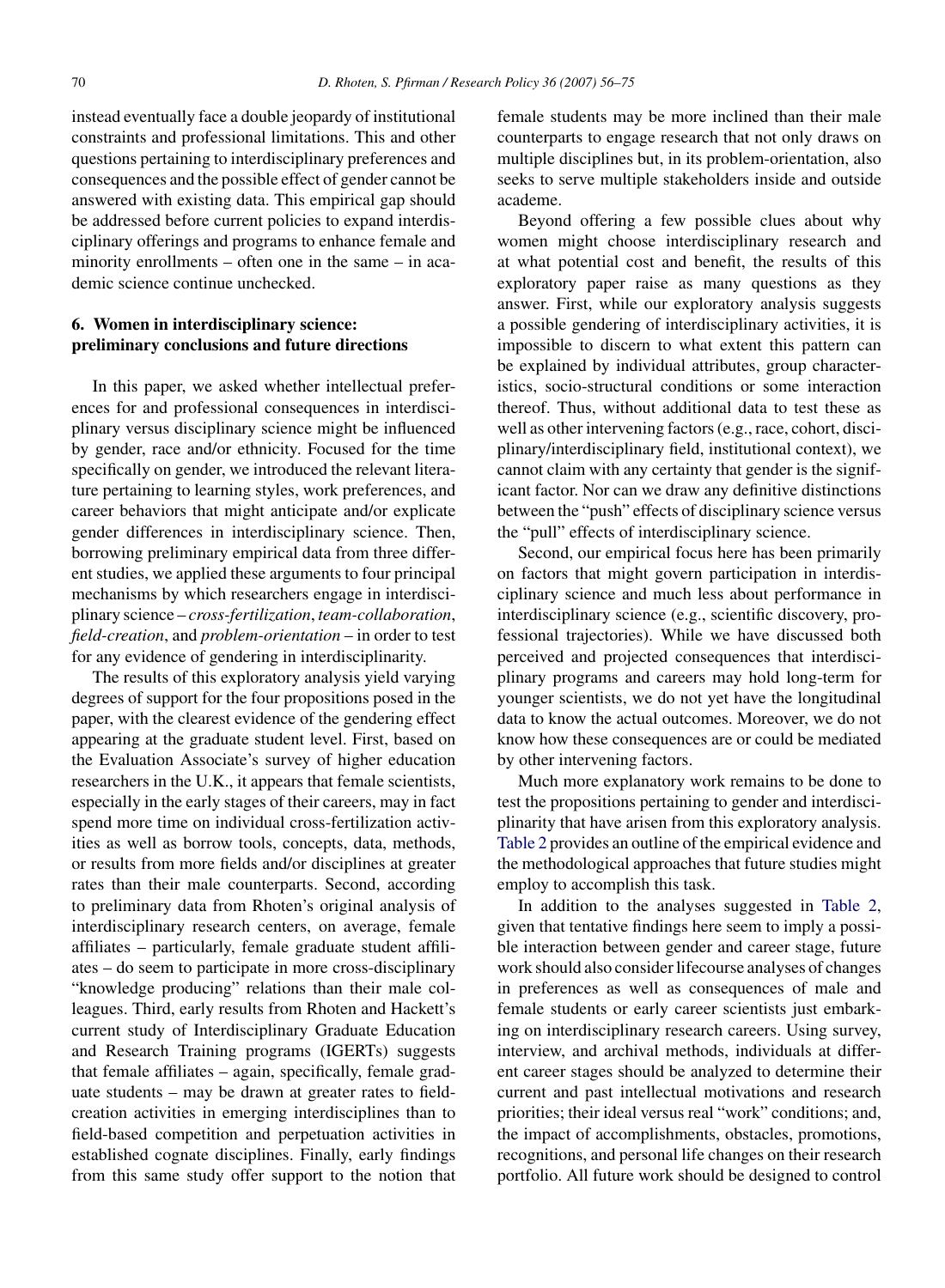<span id="page-15-0"></span>Table 2 Methodological approaches for future studies on the gendering of interdisciplinary science

| Mechanism of interdisciplinary<br>science | Proposed relationship between gender and<br>mechanism of interdisciplinary science                                                                                                                                                                         | Suggested empirical evidence and methodological<br>approaches for future explanatory studies                                                                                                                                                                                                                                                                                                                                                                                                                                                                                                                                                                                                                                                                                                                                                                                                                                                       |
|-------------------------------------------|------------------------------------------------------------------------------------------------------------------------------------------------------------------------------------------------------------------------------------------------------------|----------------------------------------------------------------------------------------------------------------------------------------------------------------------------------------------------------------------------------------------------------------------------------------------------------------------------------------------------------------------------------------------------------------------------------------------------------------------------------------------------------------------------------------------------------------------------------------------------------------------------------------------------------------------------------------------------------------------------------------------------------------------------------------------------------------------------------------------------------------------------------------------------------------------------------------------------|
| Cross-fertilization                       | As compared to male scientists, female<br>scientists are more likely to want to adapt<br>tools, concepts, data, methods, or results<br>from different fields and/or disciplines                                                                            | Analyses of male and female brain activity to test<br>for differences in structures and patterns of<br>cognition and information processing<br>Citation and content analyses of a random sample of<br>male and female authored publications to examine<br>frequency with which the two sexes cite research or<br>scholarship from disciplines outside their own;<br>functional distance between their home disciplines<br>and others they cite; and, degree to which the<br>concepts, theories, methods, and/or results from the<br>different disciplines cited are integrated and<br>synthesized, and cited by others                                                                                                                                                                                                                                                                                                                             |
| Team-collaboration                        | As compared to male scientists, female<br>scientists are more likely to want to<br>collaborate in teams or networks that seek to<br>exchange and/or create new tools, concepts,<br>data, methods, or results across different<br>fields and/or disciplines | Co-author analyses of a random sample of<br>publications to examine frequency with which the<br>two sexes co-publish and co-publish with<br>collaborators from disciplines outside their own and<br>functional distance between the co-author<br>disciplines; and, degree to which the concepts,<br>theories, methods, and/or results from the different<br>disciplines are integrated and synthesized<br>Network analyses of male and female collaboration<br>patterns in a random sample of interdisciplinary<br>research programs or projects to compare numbers,<br>types, and outcomes of collaborations between the<br>sexes                                                                                                                                                                                                                                                                                                                 |
| Field-creation                            | Female scientists are more likely than male<br>scientists to want to engage research in<br>domains that sit at the intersection of or the<br>edges of multiple fields and/or disciplines                                                                   | Cross-sectional analyses of participant structure of<br>interdisciplinary specialty panels, research<br>workshops special sessions, and/or journals<br>emerging within and between larger professional<br>conferences and associations to test for gender as an<br>indicator or predictor of attendance and<br>contribution. Such an analysis could be expanded by<br>adding a time-series cross-sectional analysis of<br>participant structure at two different stages of field<br>development (1: nascent and 2: mature)                                                                                                                                                                                                                                                                                                                                                                                                                         |
| Problem-orientation                       | Female scientists are more likely than male<br>scientists to want to engage topics that not<br>only draw on multiple fields and/or<br>disciplines but also serve multiple<br>stakeholders and broader missions outside of<br>academe                       | Survey and statistical analyses of a random sample<br>of male and female researchers to examine<br>relationship between gender and motivations,<br>directions, expectations, and applications for<br>research<br>Content and statistical analyses of a random sample<br>of research proposals submitted to grant<br>competitions in problem-oriented domains to<br>examine relationship between gender and proposal<br>submission rates, proposal questions and<br>applications, and proposal attention to broader<br>impacts criteria<br>Cross-sectional analyses of participant structure of<br>interdisciplinary specialty panels, research<br>workshops special sessions, and/or journals<br>emerging within and between larger professional<br>conferences and associations that have an explicit<br>extra-academic mission-driven<br>"problem-orientation" to test for gender as an<br>indicator or predictor of attendance and contribution |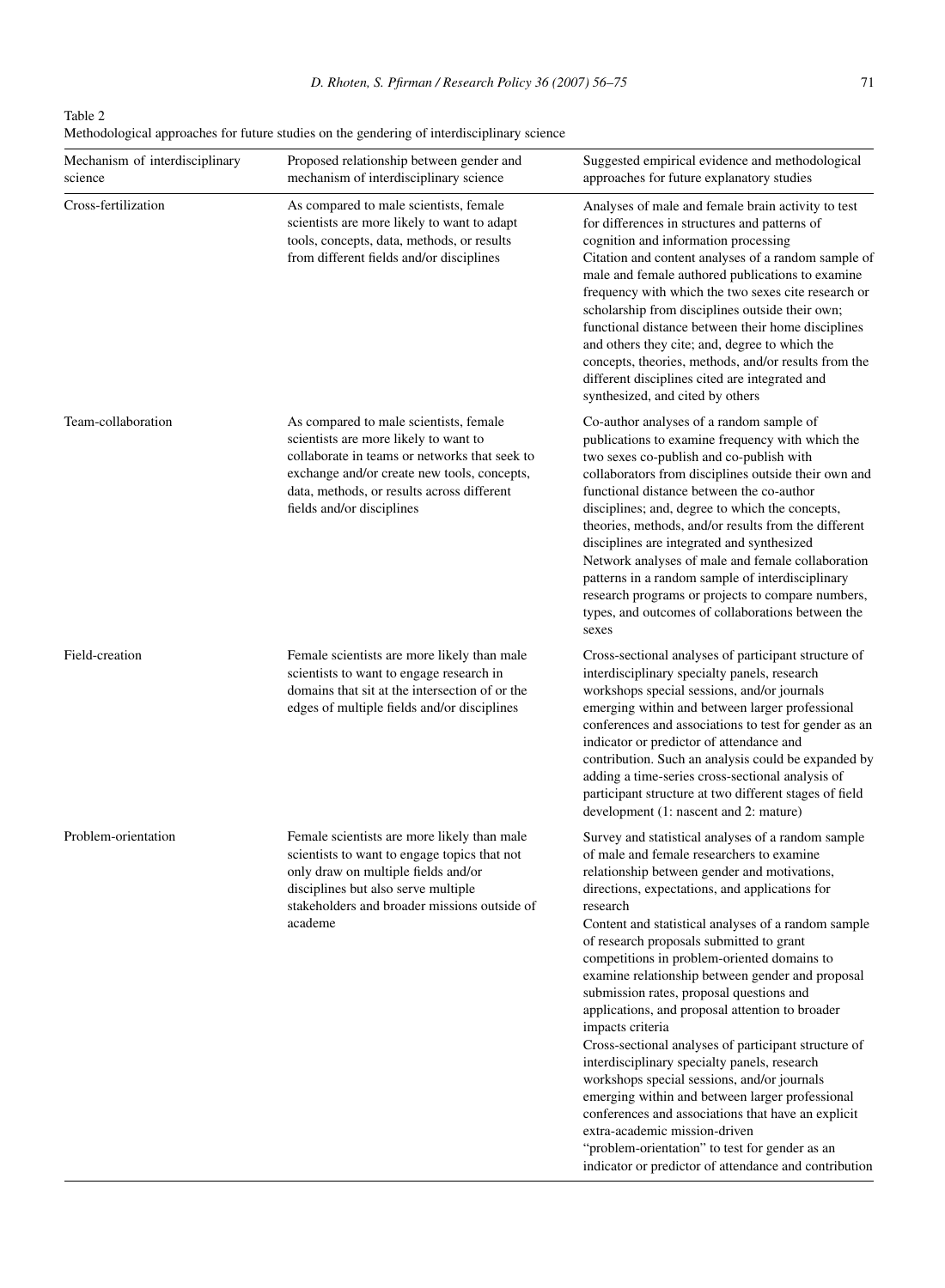<span id="page-16-0"></span>for gender as well as other possible intervening explanatory factors.

This work comes at a critical time. Amid fears of a shrinking U.S. scientific workforce and a dulling competitive edge, the expansion of interdisciplinary programs as well as gender and minority participation have become part and parcel of the social restructuring of the contemporary scientific enterprise. Gender gaps in science are complex issues and a justifiable concern for reasons of social equity and for assurance of a diverse and skilled workforce in science. Thus, making better use of the talent of female scientists has been a prominent policy objective for at least a quarter of a century. As the limited data here may suggest, it does seem that interdisciplinarity, in addition to standing on its own as a policy goal, could serve as a strong entry point into scientific studies for women. If funding agencies, university leaders, and individual scholars plan to increase their investment in interdisciplinarity, such initiatives should be accompanied by strategies that facilitate the preferences and mitigate the consequences of scientists who choose this path while on the tenure track.

An empirical understanding of whether and how interdisciplinary practices and domains are chosen (or not) by (or for) women is an essential but to date neglected part of any discussion about the transformation of higher education and science. It could be that women are well positioned to make major advances in interdisciplinary research, they may like to integrate across fields and approaches, work well in teams, and be committed to connecting their research with societal concerns. At the same time, using interdisciplinarity to attract women, as well as other underrepresented minority groups into science, is only practical and ethical if it leads to stable and secure pathways through scientific and academic careers.

## **Acknowledgements**

This material is based in part upon work supported by the National Science Foundation under Grant no. EREC-0355353 and Grant no. BCS-0129573 and NSF Cooperative Agreement SBE-0245014, ADVANCE at the Columbia Earth Institute.

#### **References**

- Amin, M., Mabe, M., 2000. Impact Factors: Use and Abuse, vol. 1. Perspectives Publishing, pp. 1–6.
- American Association of Engineering Societies, 2003. Engineering and Technology Enrollments: Fall 2002. Engineering Workforce Commission of the AAES, Washington, DC.
- Barinaga, M., 1993. Is there a "female style" in science? Science 260, 384–391.
- Becher, T., 1989. Academic Tribes and Territories: Intellectual Enquiry and the Cultures of Disciplines. Open University Press, Buckingham, UK.
- Bechtel, W., 1986. Integrating Scientific Disciplines. Martinus Nijhoff, Dordrecht, Germany.
- Benston, M., 1982. Feminism and the critique of the scientific method. In: Miles, A., Finn, G. (Eds.), Feminism in Canada. Black Rose, Montreal, Canada.
- Bird, E., 2001. Disciplining the interdisciplinary: radicalism and the academic curriculum. British Journal of Sociology of Education 22 (4), 463–478.
- Boix-Mansilla, V., Gardner, H., 2003. Assessing Interdisciplinary Work at the Frontier. An Empirical Exploration of Symptoms of Quality. Retrieved February 2006, from: [http://www.](http://www.interdisciplines.org/interdisciplinarity/papers/6) interdisciplines.org/interdisciplinarity/papers/6.
- Boxer, M., 2000. Unruly knowledge: women's studies and the problem of disciplinarity. National Women's Studies Association Journal 12 (2), 119–129.
- Bozeman, B., Corley, E., 2004. Scientists' collaboration strategies: implications for scientific and technical human capital. Research Policy 33 (4), 599–616.
- Branscomb, L., Holton, G., Sonnert, G., 2001. Science for society: cutting-edge basic research in the service of public objectives: a blueprint for an intellectually bold and socially beneficial science policy. Report on the November 2000 Conference on Basic Research in the Service of Public Objectives. Consortium for Science, Policy and Outcomes, Tempe, AZ.
- Burt, R., 1998. The gender of social capital. Rationality and Society 10, 5–46.
- Cameron, S.W., 1978. Women faculty in academia: sponsorship, informal networks, and scholarly success. Ph.D. Dissertation. University of Michigan, Ann Arbor.
- Cejka, M.A., Eagly, A.H., 1999. Gender-stereotypic images of occupations correspond to the sex segregation of employment. Personality and Social Psychology Bulletin 25, 413–423.
- Chubin, D., Hackett, E., 1990. Peerless Science: Peer Review and U.S. Science Policy. State University of New York Press, Ithaca, NY.
- Cole, J., 1981. Social Stratification in Science. The University of Chicago Press, Chicago, IL.
- Cole, J., 2000. A short history of the use of citations as a measure of the impact of scientific and scholarly work. In: Cronin, B., Atkins, H.B. (Eds.), The Web of Knowledge: A Festschrift in Honor of Eugene Garfield. ASIS Monograph Series, Metford, NJ.
- Cole, J., Zuckerman, H., 1984. The productivity puzzle. In: Maehr, M.L., Steincamp, M.W. (Eds.), Advances in Motivation and Achievement. Women in Science. JAI Press, Greenwich, CT.
- Colwell, R., 1998. The national science foundation's role in the Arctic. In: Paper Presented at the Opportunities in Arctic Research: A Community Workshop, National Science Foundation, Arlington, VA.
- Corley, E., 2005. How do career strategies, gender, and work environment affect faculty productivity in university-based science centers? Review of Policy Research 22 (5), 637–655.
- Corley, E., Gaughan, M., 2005. Scientists' participation in university research centers: what are the gender differences? Journal of Technology Transfer 30 (4), 371–381.
- Crane, D., 1972. Invisible Colleges. University of Chicago Press, Chicago, IL.
- De Houwer, J., Beckers, T., 2002. A review of recent developments in research and theory on human contingency learning. The Quarterly Journal of Experimental Psychology 55B, 289–310.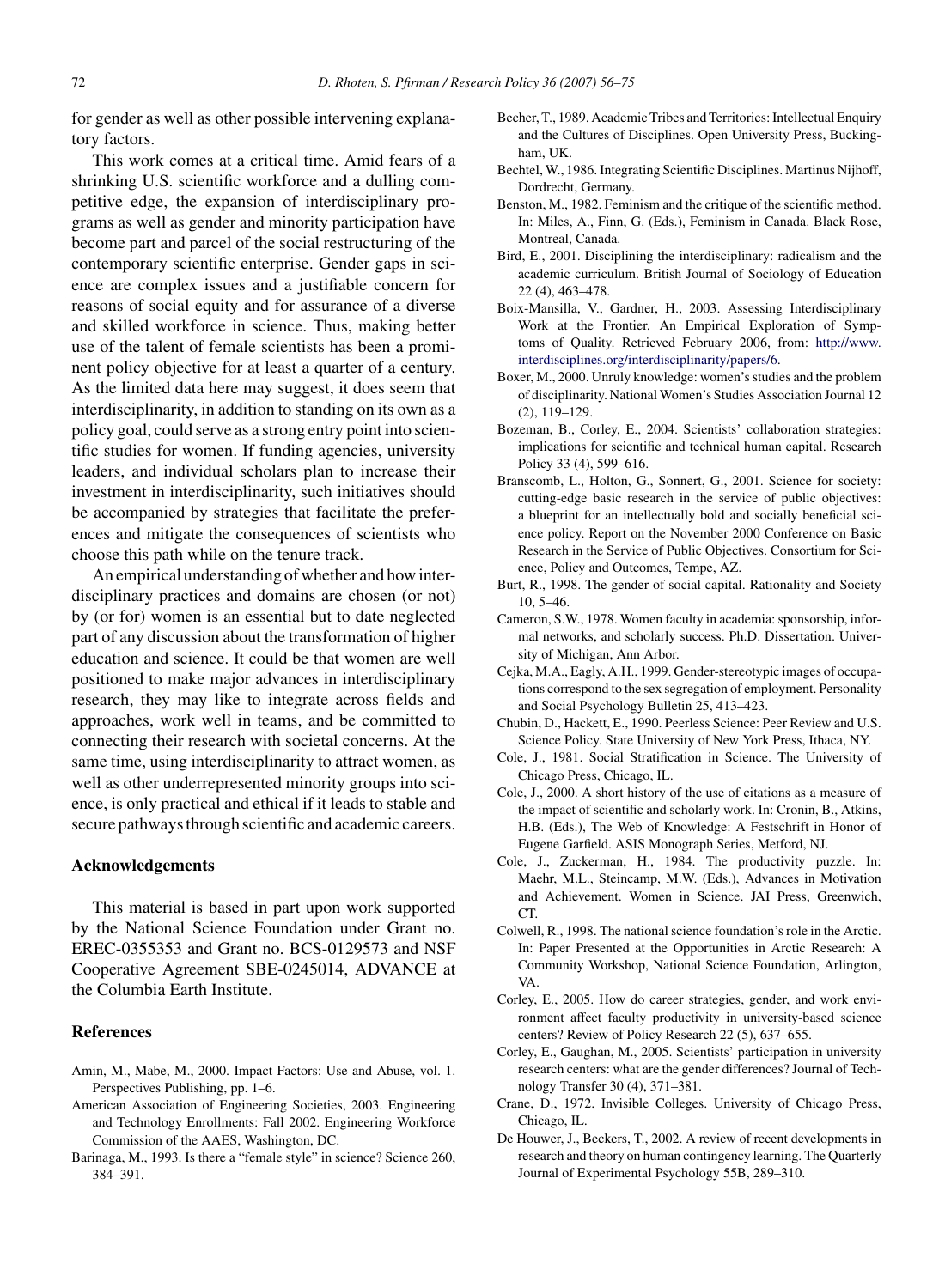- <span id="page-17-0"></span>Dickens, C.S., Sagaria, M.A., 1997. Feminists at work: collaborative relationships among women faculty. The Review of Higher Education 21 (1), 79–101.
- Dickinson, A., 2001. The 28th bartlett memorial lecture. Causal learning: an associative analysis. The Quarterly Journal of Experimental Psychology 54B, 3–25.
- Etzkowitz, H., Kemelgor, C., Uzzi, B., 2000. Athena Unbound: The Advancement of Women in Science and Technology. Cambridge University Press, Cambridge, UK.
- Evaluation Associates, 1999. Interdisciplinary Research and the Research Assessment Exercise. Evaluation Associates Ltd., London, UK.
- Farrell, E.F., 2002. Engineering a warmer welcome for female students: the discipline tries to stress its social relevance, an important factor for many women. Chronicle Higher Education (February 22).
- Fehr, C., 2004. Feminism and science: mechanism without reductionism. National Women's Studies Association Journal 16 (1), 136–156.
- Fox, M.F., 1991. Gender, environmental milieu, and productivity in science. In: Zuckerman, H., Cole, J., Bruer, J. (Eds.), The Outer Circle: Women in the Scientific Community. W.W. Norton, New York, NY.
- Fox, M.F., 1999. Gender, hierarchy, and science. In: Chafetz, J.S. (Ed.), Handbook of the Sociology of Gender. Kluwer Academic/Plenum Publishers, New York, NY.
- Fox, M.F., 2001. Women, science, and academia: graduate education and careers. Gender Society 15, 654–666.
- Frost, S., Jean, P., 2003. Bridging the disciplines: interdisciplinary discourse and faculty scholarship. Journal of Higher Education 74 (2), 119–149.
- Gibbons, M., et al., 1994. The New Production of Knowledge: The Dynamics of Science and Research in Contemporary Societies. Sage Publications, London, UK.
- Grinnell, F., 1992. The Scientific Attitude, 2nd ed. New Guilford Press, York, NY.
- Hackett, E., 2000. Interdisciplinary initiatives at the national science foundation. In: Weingart, P., Stehr, N. (Eds.), Practising Interdisciplinarity. University of Toronto Press, Toronto, Canada.
- Hackett, E., Rhoten, D., 2006. The Research Dynamics of the Human and Social Dynamics Program. SBE proposal 0626431. National Science Foundation, Washington, D.C.
- Haier, R., et al., 2005. The neuroanatomy of general intelligence: sex matters. NeuroImage, 320–327.
- Hales, D., 1999. Just Like a Woman: How Gender Science is Redefining What Makes us Female. Bantam Books, New York, NY.
- Halpern, D.F., 2000. Sex Differences and Cognitive Abilities. Erlbaum, Mahwah, NJ.
- Hansson, B., 1999. Interdisciplinarity: for what purpose? Policy Sciences 32, 339–343.
- Haraway, D., 1997. Modest-Witness@Second-Millennium. Female-Man-Meets-OncoMouse: Feminism and Technoscience. Routledge, New York, NY.
- Harding, S., 1986. The Science Question in Feminism. Cornell University Press, Ithaca, NY.
- Harding, S., 2001. After absolute neutrality: expanding "science". In: Mayberry, M., Subramaniam, B., Weasel, L. (Eds.), Feminist Science Studies. Routledge, New York, NY.
- Häußler, P., Hoffmann, L., 1998. Qualitative differences in student's interest in physics and the dependence on gender and age. In: Hoffmann, L., Krapp, A., Remminger, K., Baumert, J. (Eds.), Interest and Learning. IPN, Kiel, Germany.
- Hayes, E.R., 2001. A New Look at Women's Learning. New Directions in Adult and Continuing Education 89. Jossey-Bass, San Francisco, CA.
- Henes, R., Bland, M.M., Darby, J., McDonald, K., 1995. Improving the academic environment for women engineering students through faculty workshops. Journal of Engineering Education 84  $(1), 59-67.$
- Howard Hughes Medical Institute, 2004. Janelia Farm. Retrieved October 27, 2005, from: <http://www.hhmi.org/janelia/index.html>.
- Ibarra, H., 1992. Homophily and differential returns: sex differences in network structure and access in an advertising firm. Administrative Science Quarterly 37, 422–447.
- Ibarra, R., 2001. Beyond Affirmative Action: Reframing the Context of Higher Education. The University of Wisconsin Press, Madison, WI.
- Jamieson, L.H., 2001. Expanding the pipeline: women, engineering, and community. Computing Research News. Retrieved April 2006, from: <http://www.cra.org/Activities/craw/reports/may01.pdf>.
- Jones, R., 2003. NIH roadmap for medical research calls for interdisciplinary research. FYI: The AIP Bulletin of Science Policy News.
- Kahn, R., Prager, D., 1994. Interdisciplinary collaborations are a scientific and social imperative. The Scientist 8 (14), 12.
- Katz, J., Martin, B., 1997. What is research collaboration? Research Policy 26, 1–18.
- Keashly, L., 1994. Gender and conflict: what can psychology tell us? In: Taylor, A., Miller, J.B. (Eds.), Gender and Conflict. Hampton, Fairfax, VA.
- Keller, E.F., 1985. Reflections on Gender and Science. Yale University Press, New Haven, CT.
- Kemelgor, C., Etzkowitz, H., 2001. Overcoming isolation: women's dilemmas in American academic science. Minerva 39 (2), 153–174.
- Kimura, D., 1999. Sex and Cognition. MIT Press, Cambridge, MA.
- Kimura, D., 2004. Human sex differences in cognition, fact, not predicament. Sexualities, Evolution & Gender 6 (1), 45–53.
- Klein, J.T., 1990. Interdisciplinarity. Wayne State University Press, Detroit, MI.
- Klein, J.T., 1996. Crossing Boundaries: Knowledge, Disciplinarities, and Interdisciplinarities. University Press of Virginia, Charlottesville, VA.
- Klein, J.T., 2000. A conceptual vocabulary of interdisciplinary science. In: Weingart, P., Stehr, N. (Eds.), Practising Interdisciplinarity. University of Toronto Press, Toronto, Canada.
- Kocklemans, J.J., 1979. Why interdisciplinarity? In: Kocklemans, J.J. (Ed.), Interdisciplinarity and Higher Education. Pennsylvania State University Press, University Park, PA.
- Lattuca, L., 2003. Creating interdisciplinarity: grounded definitions from college and university faculty. History of Intellectual Culture 3 (1), Retrieved May 2006, from: [http://www.ucalgary.ca/](http://www.ucalgary.ca/hic/hic/website/2003vol3no1/articles/2003%20pdf/lattucapdf.pdf) hic/hic/website/2003vol3no1/articles/2003%20pdf/lattucapdf.pdf.
- Leahey, E., in press. Gender differences in productivity, Research specialization as a missing link, Gender & Society.
- Lippa, R., 1998. Gender-related individual differences and the structure of vocational interests: the importance of the people things dimension. Journal of Personality and Social Psychology 74, 996–1009.
- McDowell, J., Singell Jr., L., Stater, M., 2006. Two to tango? Gender differences in the decisions to publish and coauthor. Economic Inquiry 44 (1), 153–168.
- Mählck, P., 2001. Mapping gender differences in scientific careers in social and bibliometric space. Science, Technology, and Human Values 26 (2), 167–190.
- Maienschein, J., 1993. Why collaborate? Journal of the History of Biology 26 (2), 167–183.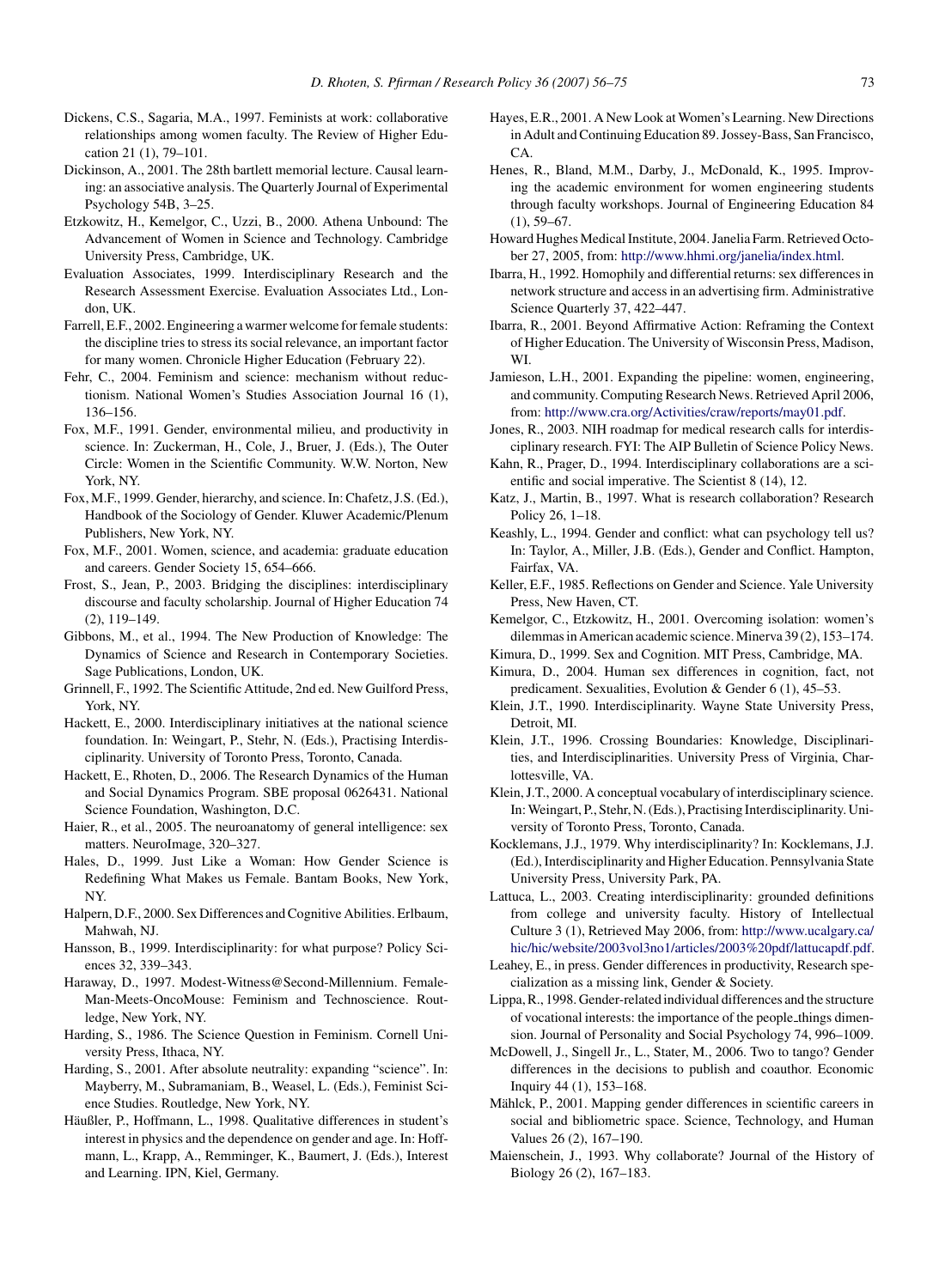- <span id="page-18-0"></span>Margolis, J., Fisher, A., Miller, F., 2000. The anatomy of interest: women in undergraduate computer science. Women's Studies Quarterly, Special Issue on Women in Science (Winter), 104–126.
- Max, C., 1982. Career paths for women in physics. In: Humphrey, S. (Ed.), Women and Minorities in Science: Strategies for Increasing Participation. Westview, Boulder, CO.
- Merton, R., 1968. The Matthew effect in science. Science 159 (3810), 56–63.
- Merton, R., 1973. The normative structure of science. In: Storer, N. (Ed.), The Sociology of Science: Theoretical and Empirical Investigations. University of Chicago Press, Chicago, IL.
- Moir, A., Jessel, D., 1992. Brain Sex: The Real Difference between Men and Women. Dell Publishing, New York, NY.
- Morrisey, S., 2003. Roadmap charts NIH course. Chemical and Engineering News 81 (30), 10.
- National Council for Research on Women, 2001. Balancing the Equation: Where are the Women and Girls in Science, Engineering, and Technology? National Council for Research on Women, New York, NY.
- National Research Council, 1995. Engineering Education: Designing an Adaptive System. Commission on Engineering and Technical Systems. National Academy Press, Washington, DC.
- National Research Council, 2003. Keck Futures Initiative. Retrieved October 2005, from: [http://www7.nationalacademies.org/keck/](http://www7.nationalacademies.org/keck/About_Keck_Futures_Initiative.html) About Keck Futures Initiative.html.
- National Research Council, 2004. Facilitating Interdisciplinary Research. National Academy Press, Washington, DC.
- National Science Foundation, 2004. Science and Engineering Indicators 2004. National Science Board, Arlington, VA.
- National Science Foundation, 2006. Science and Engineering Indicators 2006. National Science Board, Arlington, VA.
- National Science Foundation, 2003a. FY 2004 Budget Request Slides. Retrieved February 2006, from: [http://www.nsf.gov/od/lpa/](http://www.nsf.gov/od/lpa/news/03/fy2004budget/sld001.htm) news/03/fy2004budget/sld001.htm.
- National Science Foundation, 2003b. New Formulas for America's Workforce: Girls in Science and Engineering (NSF 00-327). National Science Foundation, Arlington, VA.
- Niederle, M., Vesterlund, L., 2005. Do women shy away from competition? Do men compete too much? National Bureau of Economic Research Working Paper No. 11474. Cambridge, MA.
- Palmer, C., 1999. Structures and strategies of interdisciplinary science. Journal of the American Society for Information Science 50 (3), 242–253.
- Pfirman, S., Balsam, P., 2005. Women and Interdisciplinary Science: Promise and Peril. Retrieved May 2006, from: http://www.barnard. edu/crow/womenandwork/pfirman.htm.
- Pfirman, S., et al., 2005a. Collaborative Efforts: Promoting Interdisciplinary Scholars. The Chronicle of Higher Education (February 11).
- Pfirman, S., et al., 2005b. To Thrive and Prosper: Hiring, Fostering and Tenuring Interdisciplinary Scholars. Project Kaleidoscope Resource. Retrieved May 2006, from: http://www.pkal.org/ documents/Pfirman et-al To-thrive-and-prosper.pdf.
- Pinker, S., 2005. The Science of Gender and Science: A Conversation with Steven Pinker and Elizabeth Spelke. Science Center B, Harvard University, Cambridge, MA, Retrieved May 2006, from: http://www.edge.org/3rd\_[culture/debate05/debate05](http://www.edge.org/3rd_culture/debate05/debate05_index.html)\_index.html.
- Preston, A., 2004. Leaving Science: Occupational Exit from Scientific Careers. Sage Publications, New York, NY.
- Rheinberger, H.-J., 1997. Toward a History of Epistemic Things: Synthesizing Proteins in the Test Tube. Stanford University Press, Stanford, CA.
- Rhoten, D., 2003. A multi-method analysis of social and technical conditions for interdisciplinary collaboration. Final Report to the National Science Foundation (BCS-0129573). The Hybrid Vigor Institute, San Francisco, CA. Retrieved May 2006, from: [http://www.hybridvigor.net/interdis/pubs/hv](http://www.hybridvigor.net/interdis/pubs/hv_pub_interdis-2003.09.29.pdf)\_pub\_interdis-2003.09.29.pdf.
- Rhoten, D., Hackett, E., 2005. First and Second Interim Report to IGERT Program Directors. Social Science Research Council, New York, NY. Retrieved May 2006, from: [http://www.ssrc.org/](http://www.ssrc.org/programs/knowledge/publications/SSRC.ASU.IGERTStudyFirstInterimReport081505.pdf) programs/knowledge/publications/SSRC.ASU. IGERTStudyFirstInterimReport081505.pdf.
- Rhoten, D., Parker, A., 2004. Risks and rewards of an interdisciplinary path. Science 306 (5704), 2046.
- Rier, D., 2003. Gender, lifecourse and publication decisions in toxicexposure epidemiology: 'now!' versus 'wait a minute!'. Social Studies of Science 33 (2), 269–300.
- Rolin, K., 1999. Three decades of feminism in science: from "liberal feminism" and "difference feminism" to gender analysis of science. Hypatia 19 (1), 292–296, Retrieved May 2006, from: <http://muse.jhu.edu/journals/hypatia/v019/19.1rolin.html>.
- Rolin, K., 2002. Why gender is a relevant factor in the social epistemology of scientific inquiry. In: Proceedings of the 18th Biennial Meeting on Philosophy of Science Association.
- Rose, H., 1986. Beyond masculinist realities: a feminist epistemology for the sciences. In: Bleier, R. (Ed.), Feminist Approaches to Science. Pergamon, New York, NY.
- Rosser, S., 1995. Transforming climate and curriculum to include women in science, engineering, and mathematics. In: Proceedings of the Bridging the Gender Gap in Engineering and Science: The Challenge of Institutional Transformation, Carnegie Mellon University, Pittsburgh, PA.
- Rossiter, M.W., 1993. The Matilda effect in science. Social Studies of Science 23, 325–341.
- Rowland, S., 2002. Overcoming fragmentation in professional life: the challenge for academic development. Higher Education Quarterly 56 (1), 52–56.
- Roy, R., 1979. Interdisciplinary science on campus: that elusive dream. In: Kocklemans, J.J. (Ed.), Interdisciplinarity and Higher Education. Pennsylvania State University Press, University Park, PA.
- Roy, D., 2004. Feminist theory in science: working toward a practical transformation. Hypatia 19 (1), 255–279, Retrieved May 2006, from: <http://muse.jhu.edu/journals/hypatia/v019/19.1roy.html>.
- Salter, L., Hearn, A., 1996. Outside the Lines: Issues in Interdisciplinary Research. McGill-Queen's Press, Montreal, Canada.
- [Sax, L., 2005. Why Gender Mat](http://www.barnard.edu/crow/womenandwork/pfirman.htm)ters: What Parents and Teachers Need to Know About the Emerging Science of Sex Differences. Doubleday, New York, NY.
- Schiebinger, L., 1999. Has Feminism Changed Science? Harvard University Press, Cambridge, MA.
- Science Daily, 2005. Intelligence in Men and Women is A Gray and White Matter (January 22). Retrieved May 2006, from: [http://www.](http://www.sciencedaily.com/releases/2005/01/050121100142.htm) [sciencedaily.com/releases/2005/01/050](http://www.pkal.org/documents/Pfirman_et-al_To-thrive-and-prosper.pdf)121100142.htm.
- Scott, J., 1990. Disadvantage of women by the ordinary processes of science: the case of informal collaboration. In: Ainley, M. (Ed.), Despite the Odds: Essays on Canadian Women and Science. Vehicule Press, Montreal, Canada.
- Shiva, V., 1989. Staying Alive: Women, Ecology, and Development. Zed, London, UK.
- Seymour, E., Hewitt, N., 1997. Talking About Leaving: Why Undergraduates Leave the Sciences. Westview Press, Boulder, CO.
- Shauman, K.A., Xie, Y., 1996. Geographic mobility of scientists: sex differences and family constraints. Demography 33 (4), 445–468.